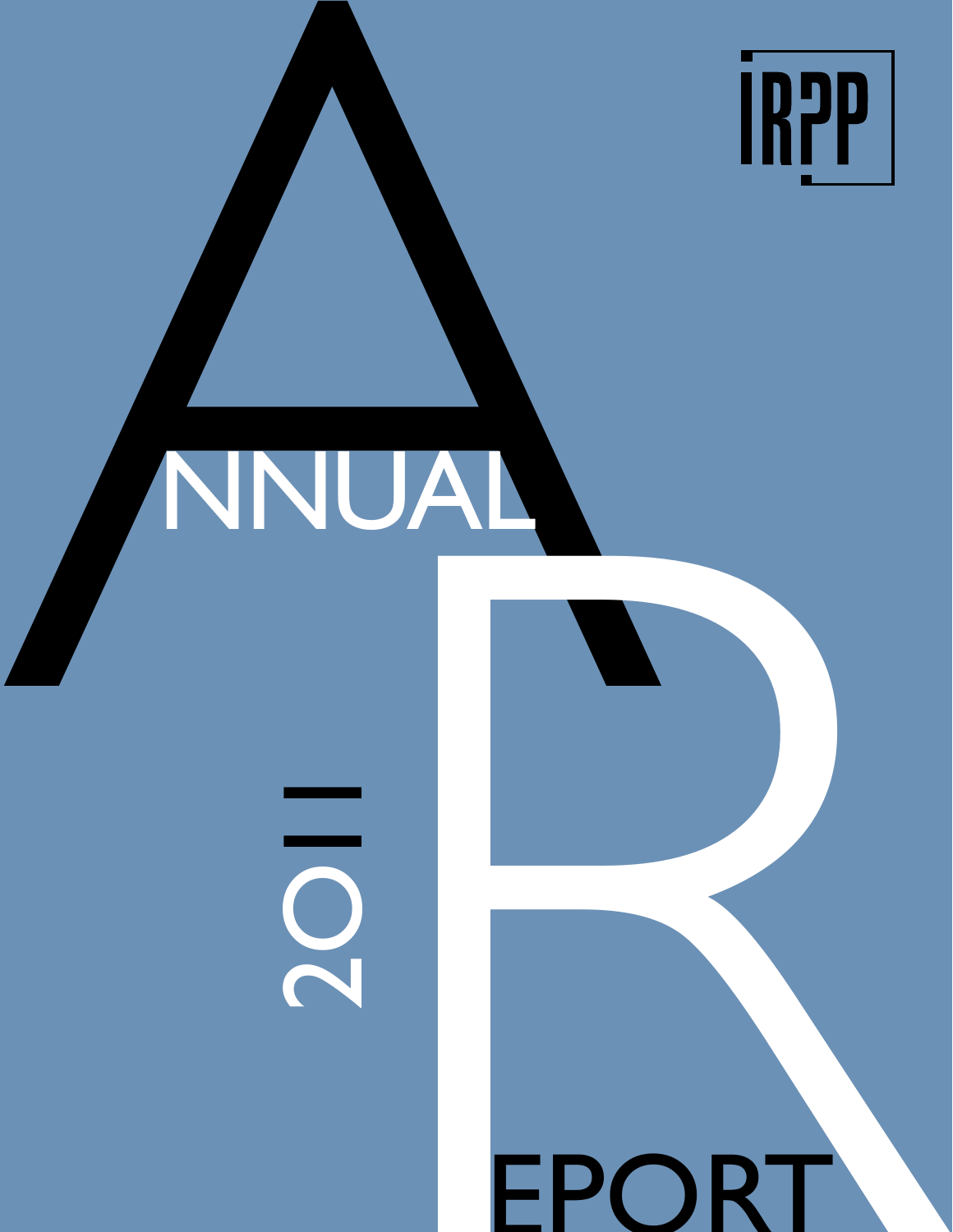

# MISSION

Founded in 1972, the Institute for Research on Public Policy is an independent, national, bilingual, nonprofit organization.

The IRPP seeks to improve public policy in Canada by generating research, providing insight and sparking debate on current and emerging policy issues facing Canadians and their governments.

The Institute's independence is assured by an endowment fund, to which federal and provincial governments and the private sector contributed in the early 1970s.

# FINANCIAL HIGHLIGHTS Lea Hansen Toronto

Year ended March 31, 2011 (in thousands of dollars)

|                                     | 2011  | 2010  | 2009  |
|-------------------------------------|-------|-------|-------|
| Operational budget                  | 2,392 | 2,385 | 2,579 |
| <b>Expenses</b>                     | 2,351 | 2,304 | 2,460 |
| Operational budget<br>over expenses | 41    | 81    | 119   |

# Board of Directors

Janice MacKinnon Chair Graham Scott Vice-Chair

David N. Biette Washington, DC Kim Brooks Halifax Ian D. Clark Toronto Jim Dinning Calgary Alain Dubuc Montreal Mary Lou Finlay **Toronto** Ann Fitz-Gerald United Kingdom Isabelle Hudon Montreal George Lafond Victoria Janice MacKinnon Saskatoon John Manley **Ottawa** Barbara J. McDougall Toronto A. Anne McLellan Edmonton L. Jacques Ménard Montreal Martha C. Piper Vancouver Graham Scott Toronto Paul M. Tellier Montreal Wanda Wuttunee Winnipeg

#### MEMBERS OF THE INSTITUTE

Howard Bergman Montreal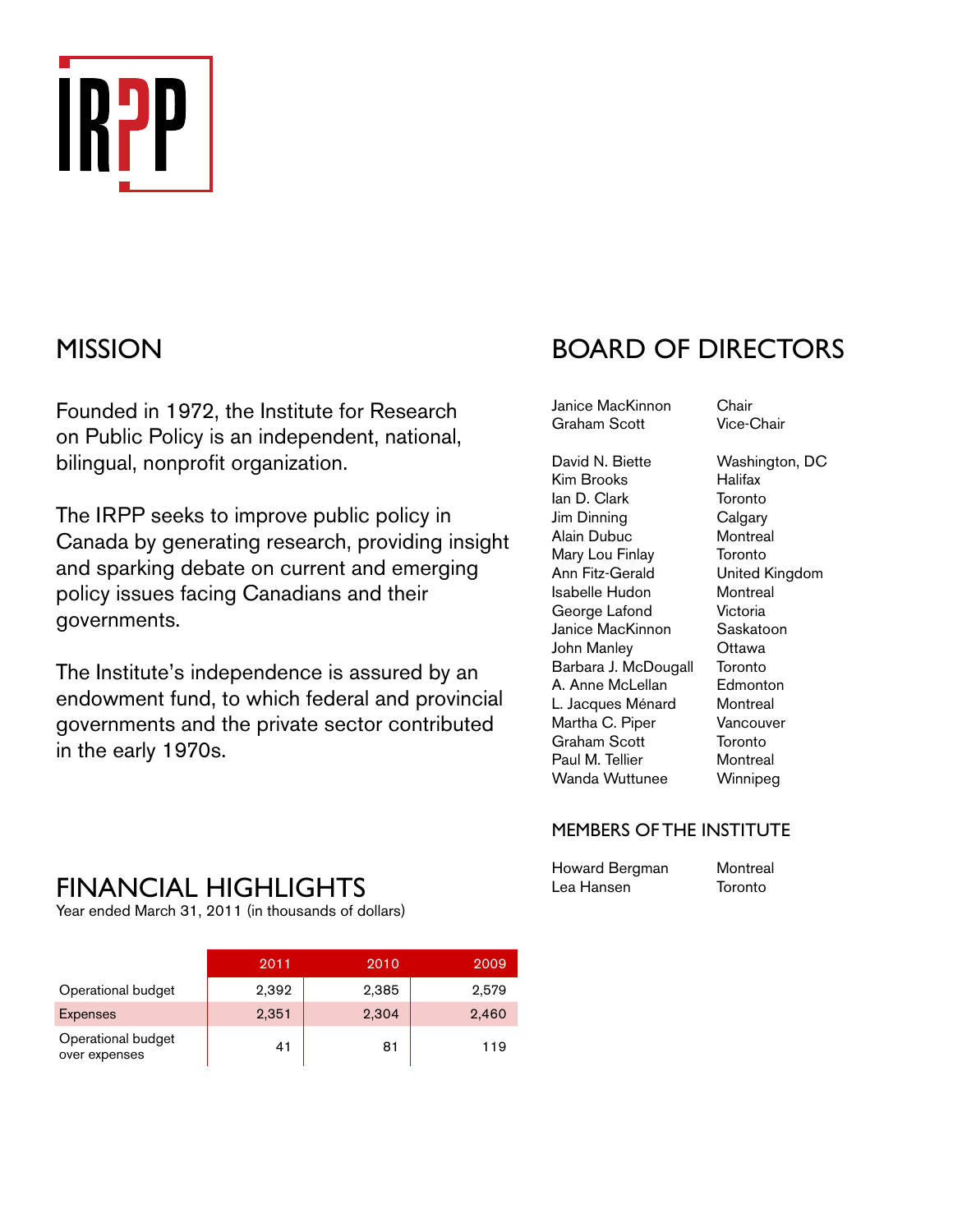

The past year has been one of endings and new beginnings. Mel Cappe completed his five year mandate as president. He brought to the IRPP the same dedication and commitment as he did during his 30-year career in the federal public service. Thanks to him, the IRPP has established strong connections with .<br>decision-makers and the Canadian policy community. We want to thank him for

O  $\overline{\phantom{a}}$ D<br>Director **DDDDDDDDDDDDDDD**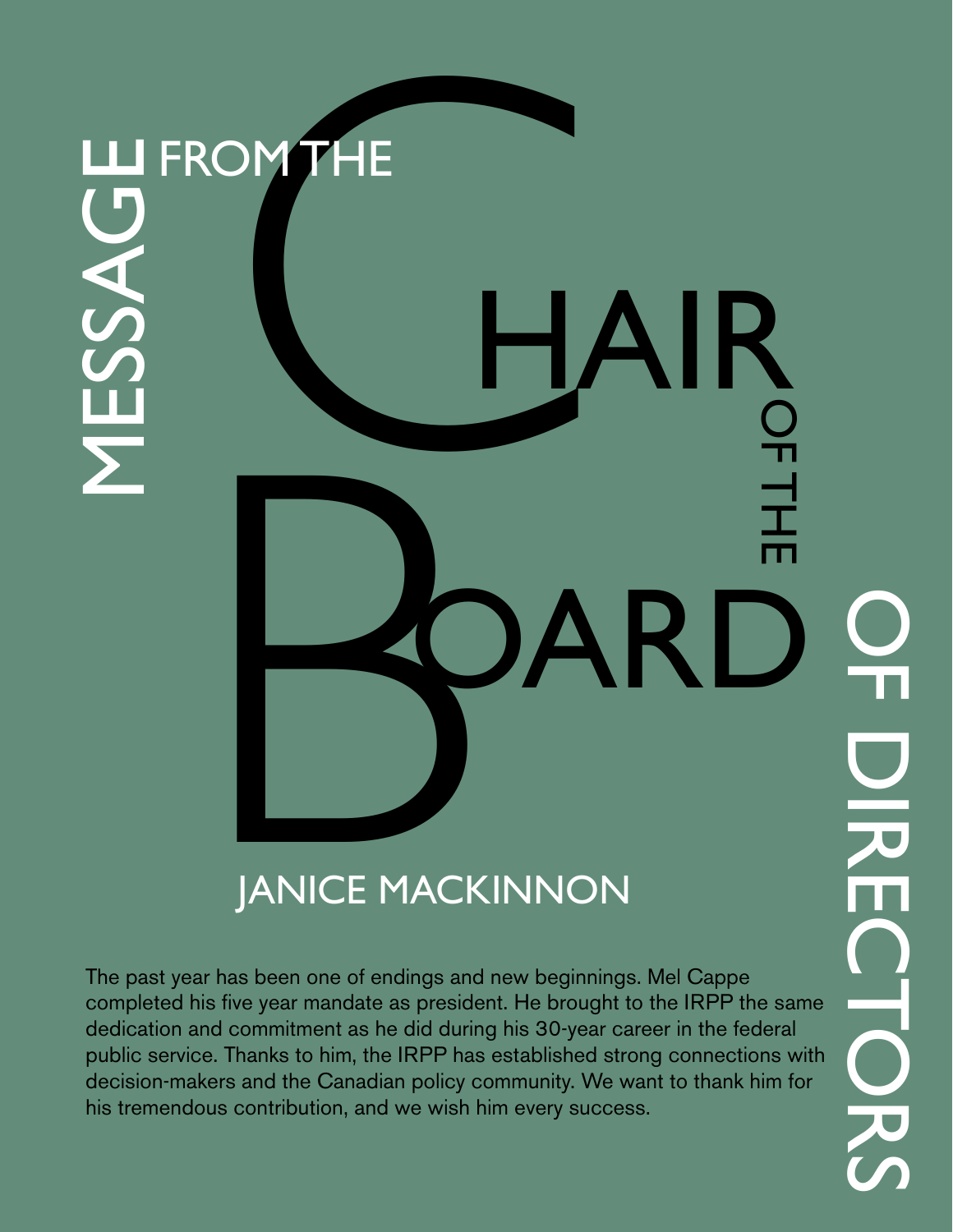**Example 15 Accepted that Graham Fox will lead our organization**<br>through the next phase of through the next phase of through the next phase of the brings tremendous energy and Fox will lead our organization through the next phase of its development. A policy executive-level experience in politics, public policy research, government relations and advocacy to the position. In the information age, policy research and public debate are in constant transformation as a result of new technologies, the proliferation of policy actors and the expectations of citizens, and the IRPP must evolve along with those developments. Graham's policy and media experience, his curiosity about new research and his dialogue techniques will allow the IRPP to build on its core research strengths and enhance its profile. These attributes will also help bring leaders from all sectors together for meaningful debates on the tough policy challenges that lie ahead. We all look forward to building on our success as a team.

Turning to business of the Board, Peter Aucoin, chair of our Research Committee and a director since 2005, and Milton Wong, a director since 2010, resigned from the Board for personal reasons. We were subsequently very saddered to learn of Peter Aucoin's passing after a very courageous battle with cancer. This year we also bid farewell to four directors who have completed their second four-year terms: Fred Gorbet, Guy Saint-Pierre, Bernard Shapiro and Kent Weaver. As well, members Meyer Burstein and Peter Nicholson are leaving after completing their two-year terms. On behalf of the Board, I wish to thank all of them for their invaluable contributions to the Board, its committees and the Institute.

We are pleased to welcome new Board members David Biette, Director of the Canada Institute at the Woodrow Wilson International Center for Scholars in Washington, DC; Kim Brooks, Dean of the Dalhousie University Schulich School of Law; Alain Dubuc, author and columnist for *La Presse* and six other dailies in Quebec; Isabelle Hudon, President of Sun Life Financial Quebec; and George Lafond, a former First Nations tribal council chief and a business and social development consultant for governments, universities, First Nations bands, businesses and organizations. Joining as members are Lea Hansen, a long time member of our Investment Committee, and Howard Bergman, who has agreed to serve another two-year term. On behalf of the Board, I extend a warm welcome to all of them and look forward to their contributions.

Finally, I want to thank the Board members who served on the Search for President Committee: Graham Scott, Fred Gorbet, Barbara McDougall and Guy Saint-Pierre. They all went above and beyond the call of duty to find a successor to Mel Cappe. We are confident that the IRPP will continue to flourish under its new leadership. I also want to thank all Board members for their support over the last year. I look forward to continuing to work with an excellent group of talented people from diverse backgrounds who share a common commitment to excellence in public policy research.

**Janice MacKinnon**,

Saskatoon, June 2011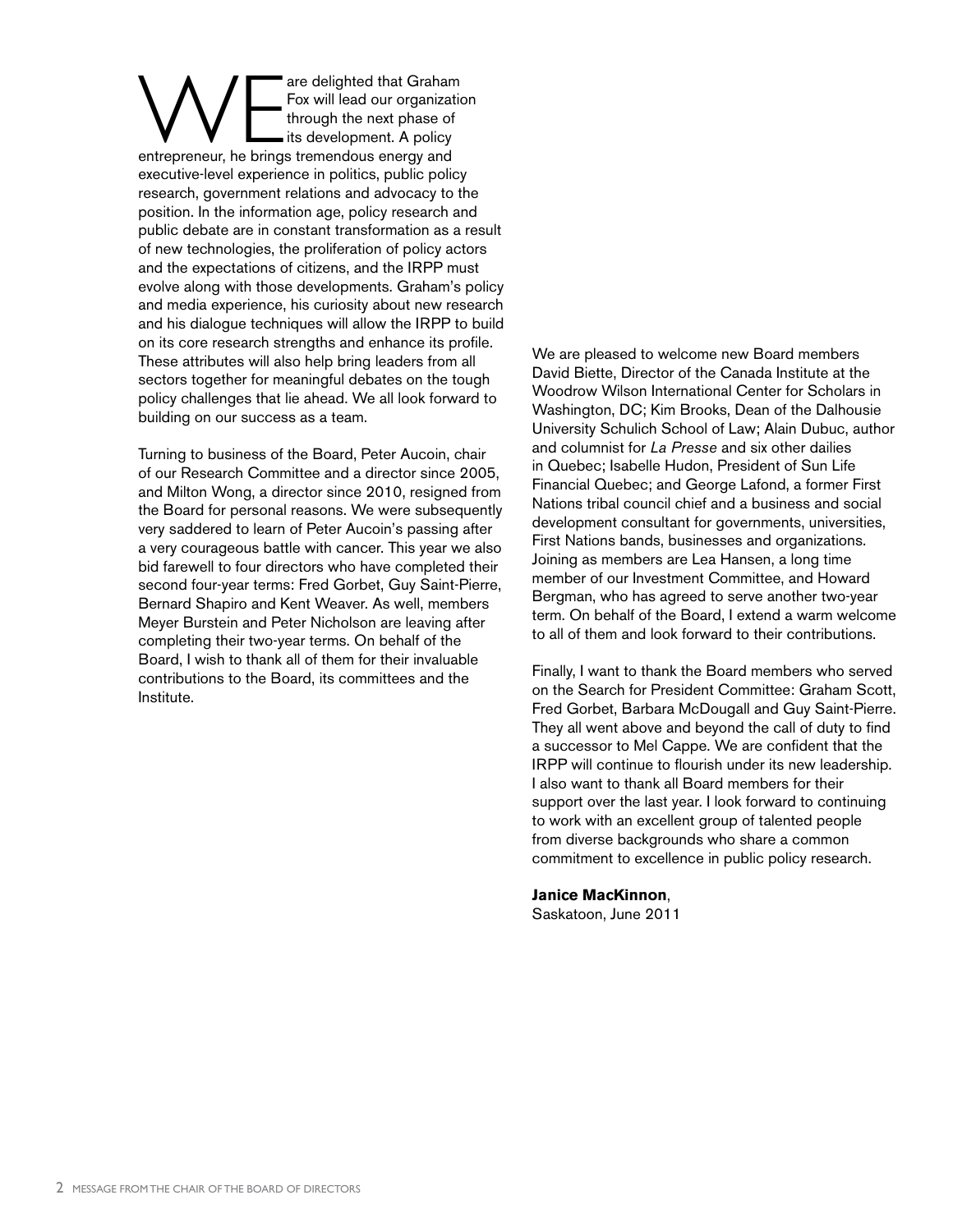# This is my final annual report as president of the stars of the stars of the stars of the stars of the stars of the stars of the stars of the stars of the stars of the stars of the stars of the stars of the stars of the st **MESSAGE** FROM THE

This is my final annual report as president of the IRPP. By the time you read this I will have stepped down from the presidency and given it up to a young, talented and up-and-coming successor who, I am confident, will take the Institute to the next level. I have spent five years as president, longer than I have ever spent in one job. It has been an honour to be at the head of such a fine organization.

RESIDENT MEL

**D**<br>C<br>C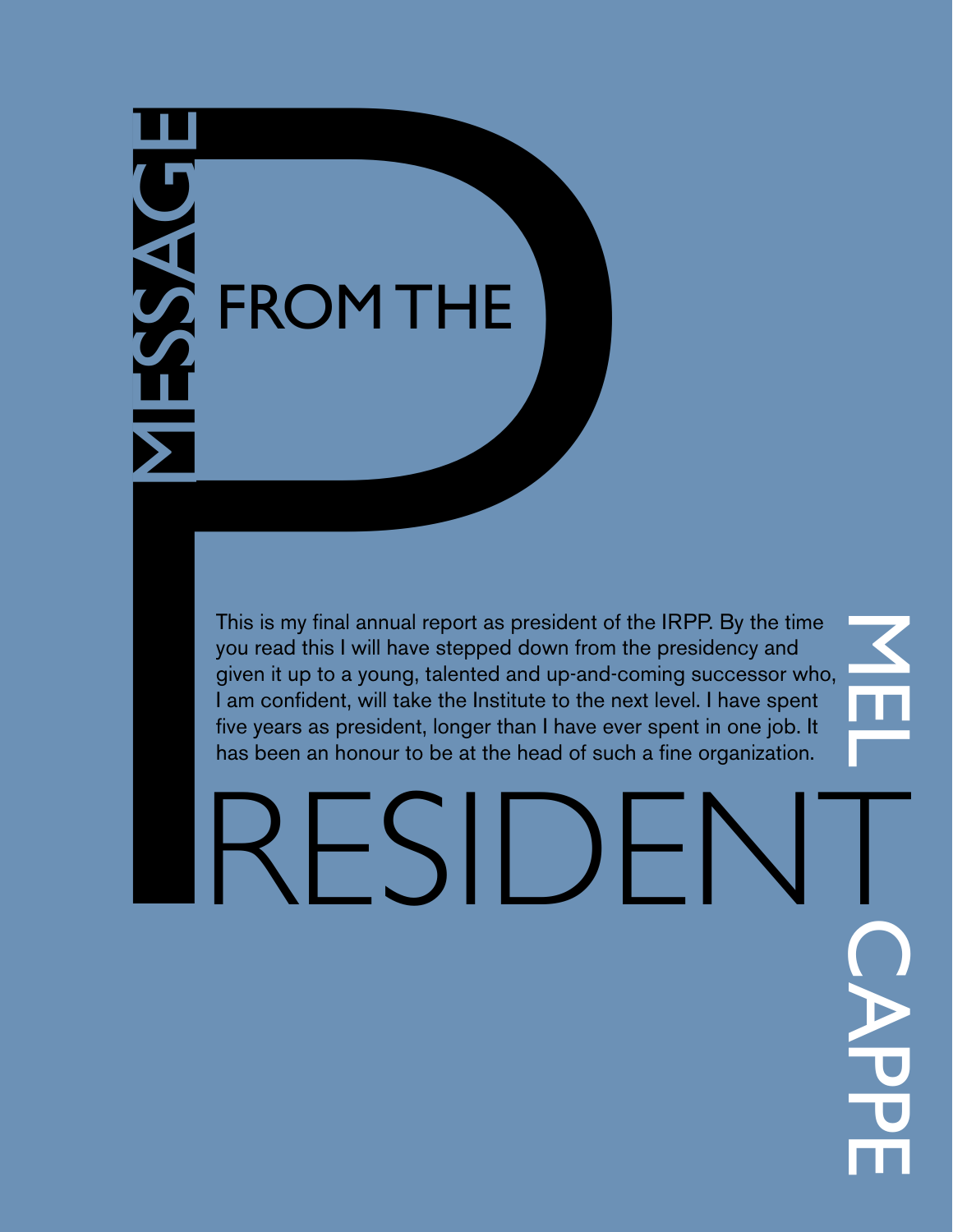INMY first annual report I identified a few objectives, and I want now to reiterate and reconfirm some of those sentiments.<br>In the first objective was to plug the research into decision-makers and to nourish the public objectives, and I want now to reiterate and reconfirm some of those sentiments. My first objective was to plug the debate. We have kept that focus and have made a point of connecting to municipal, provincial and federal legislators, officials and ministers. In addition, we have strategically used the media to get our messages out to the informed public to affect decision-makers.

The key to the IRPP brand is the high quality of our research, and this is what distinguishes the Institute from other comparable organizations. We have a first class, professional staff (more on that below), and the scholars and researchers who contribute are some of the best in the country. Over my 30 years of policy work in government, and now five at the IRPP, I have seen the importance of evidence-based policy development. Analysis and evidence are the key to good policy and to good decision-making in governments. The role of research in nourishing the public debate is crucial. And the IRPP has always played an important part in that debate.

The IRPP's independence also contributes to its credibility with the public, the media and decisionmakers. Crucial to protecting that independence is the diversity and competence of the distinguished Board. Just as important is the Endowment Fund, which allows us to do research on the issues we feel are important to the future of the country, not those for which people are prepared to pay.

As the public policy process changes, so does the thinktank community. While there has been a proliferation of institutions, many of them have a specific point of view or perspective, which makes them advocates. The IRPP stands apart from many other think tanks. We do not advocate a position or point of view. As our mission statement says, our goal is to improve public policy in Canada. We do so by generating research, providing insight and sparking debate. That is how we strengthen the quality of public policy decisions.

The second objective I set was to try to engage with people who were "not the usual suspects" for our research. Over the years we have developed a stable of senior, distinguished scholars who are pleased to work with us. But we have also deliberately reached out to scholars and commentators of the next generation to do work for us. Perhaps a clear example of this is Graham Fox who, over the last few years, has regularly written for the IRPP's *Policy Options*  magazine.

Finally, I have often told people that the job of the president is to decide what NOT to do research on. The public policy challenges of this millennium are enormous. But the Institute has kept its focus on its major programs of research – [Diversity, Immigration](http://irpp.org/research/research_project.php?ResearchCode=Diversity,%20Immigration%20and%20Integration) [and Integration;](http://irpp.org/research/research_project.php?ResearchCode=Diversity,%20Immigration%20and%20Integration) [Competitiveness, Productivity and](http://irpp.org/research/research_project.php?ResearchCode=Competitiveness,%20Productivity%20and%20Economic%20Growth) [Economic Growth](http://irpp.org/research/research_project.php?ResearchCode=Competitiveness,%20Productivity%20and%20Economic%20Growth); and [Faces of Aging](http://irpp.org/research/research_project.php?ResearchCode=Faces%20of%20Aging) - throughout my term. Of course, we have digressed from time to time on strategic programs like [Security and](http://irpp.org/research/research_project.php?ResearchCode=Security%20and%20Democracy)  [Democracy.](http://irpp.org/research/research_project.php?ResearchCode=Security%20and%20Democracy) Water which was the focus of our *Policy Options* edition in [July 2009;](http://irpp.org/po/issue.php?month=July&year=2009) and the Canadian North, which was the highly successful [Art of the State](http://irpp.org/research/research_project.php?ResearchCode=Art%20of%20the%20State%20IV%20-%20The%20Canadian%20North) project that was in preparation just as I arrived.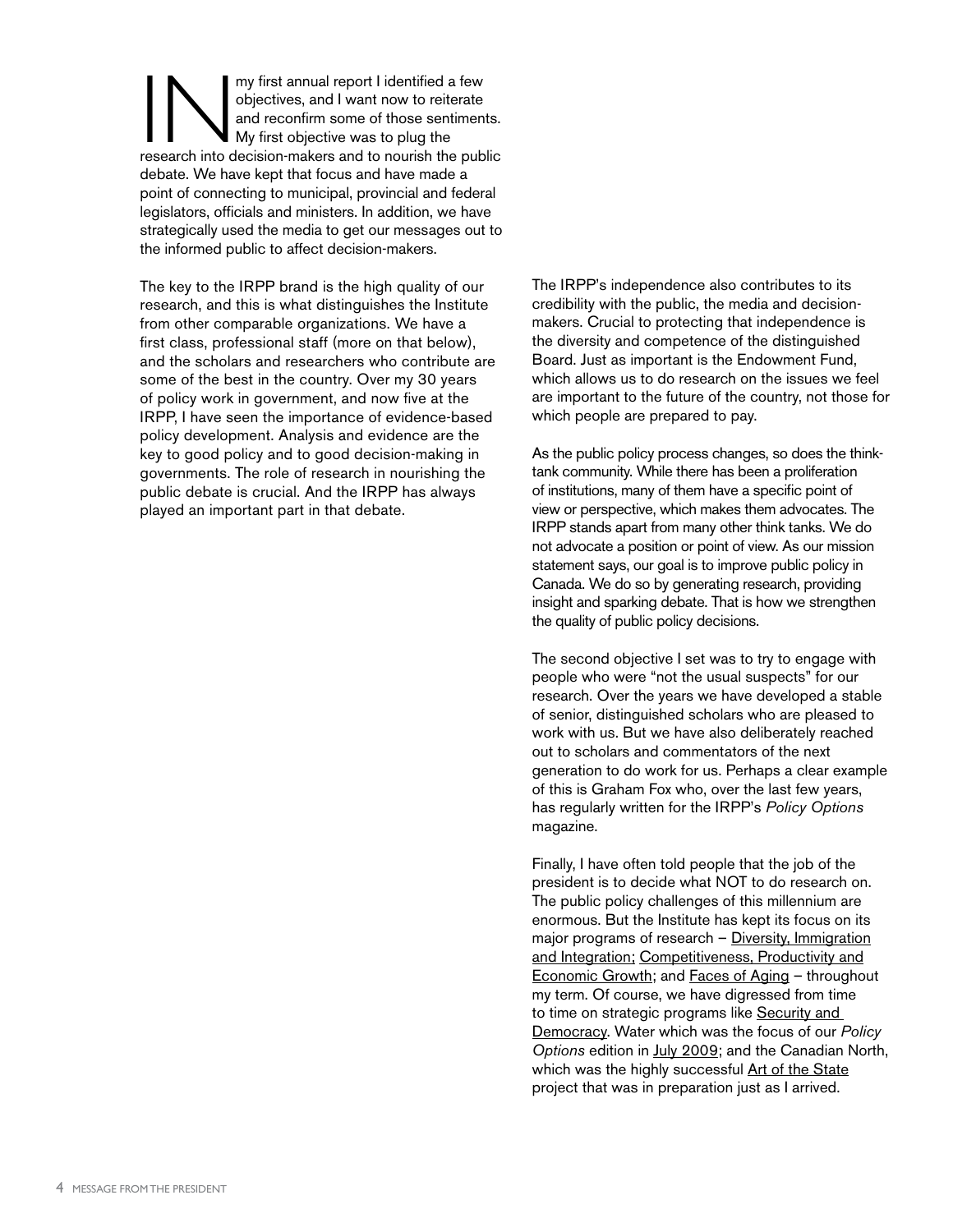The final aspect I would like to highlight – the strength of the staff – is also something I wrote about in my first annual report in 2007, and I would now like to end on it. Suzanne Ostiguy McIntyre, as vice-president, operations, is a rock. She is a gentle listener when she needs to be and a strong decision-maker when appropriate. The operations of the Institute depend on her steady hand. France St-Hilaire, the vice-president, research, is demanding of quality, *polyvalente* and clear sighted. When this team fires on all cylinders, it is a sight to behold.

Georgia Kotsakis is our competent receptionist/ administrative assistant/keeper of the lists and manager of event registrations. Brian Peebles is a fine research assistant, diligent and capable beyond his academic achievements. Chantal Létourneau, our production coordinator, is a resourceful, competent fixer who gets the magazine out on time while also juggling the IRPP Study series. Reliability is the watchword for Chantal. Kate Shingler, as communications director, has done a great job plugging us in to the media and educating some of us about the intricacies of social media. Kate's replacement during her maternity leave, Nicola Johnston, is a strong communications officer who has lots of ideas and is able to take complex notions and translate them for the uninitiated.

Suzanne Lambert is the events coordinator, and she is competent and reliable. Suzanne had my total confidence. Francesca Worrall is an ace with words (and if I were better at them, I would use something other than "ace"). She knows the rules, respects them and is able to juggle the multiple demands on her time. Guadalupe Bermejo is a seasoned pro as our comptroller. She is organized, disciplined and not afraid to tell the truth. She has kept us on the straight and narrow and makes a good contribution to the Institute. Félice Schaefli, my assistant, put up with my craziness and made sure I was where I needed to be with the right material. Her talents and rigour as a translator, copy editor and administrator have also made her a valuable member of the editorial team.

Jeremy Leonard is a multitalented economist who started as our Webmaster and has developed into an analytical research director who can move files and deal well with authors. Sarah Fortin is our conscience on *la place du français à l'IRPP* and is a serious social policy research director. David Boisclair has been an important part of our economic analytical team and handled water and pensions as research director. He made a significant contribution in organizing our symposium on retirement income. He has taken an extended paternity leave and will be missed. Leslie Seidle is a true scholar of democracy and institutions and an expert on diversity issues. And L. Ian MacDonald has taken *Policy Options* to new heights and made it a must-read for policy-makers.

I leave the Institute with few regrets but some sadness at the projects yet to be done. I am confident that under the command of the new president, with this team and the strategic direction of the Board, the Institute is in good hands and will go from strength to strength.

#### **Mel Cappe**

Toronto, April 2011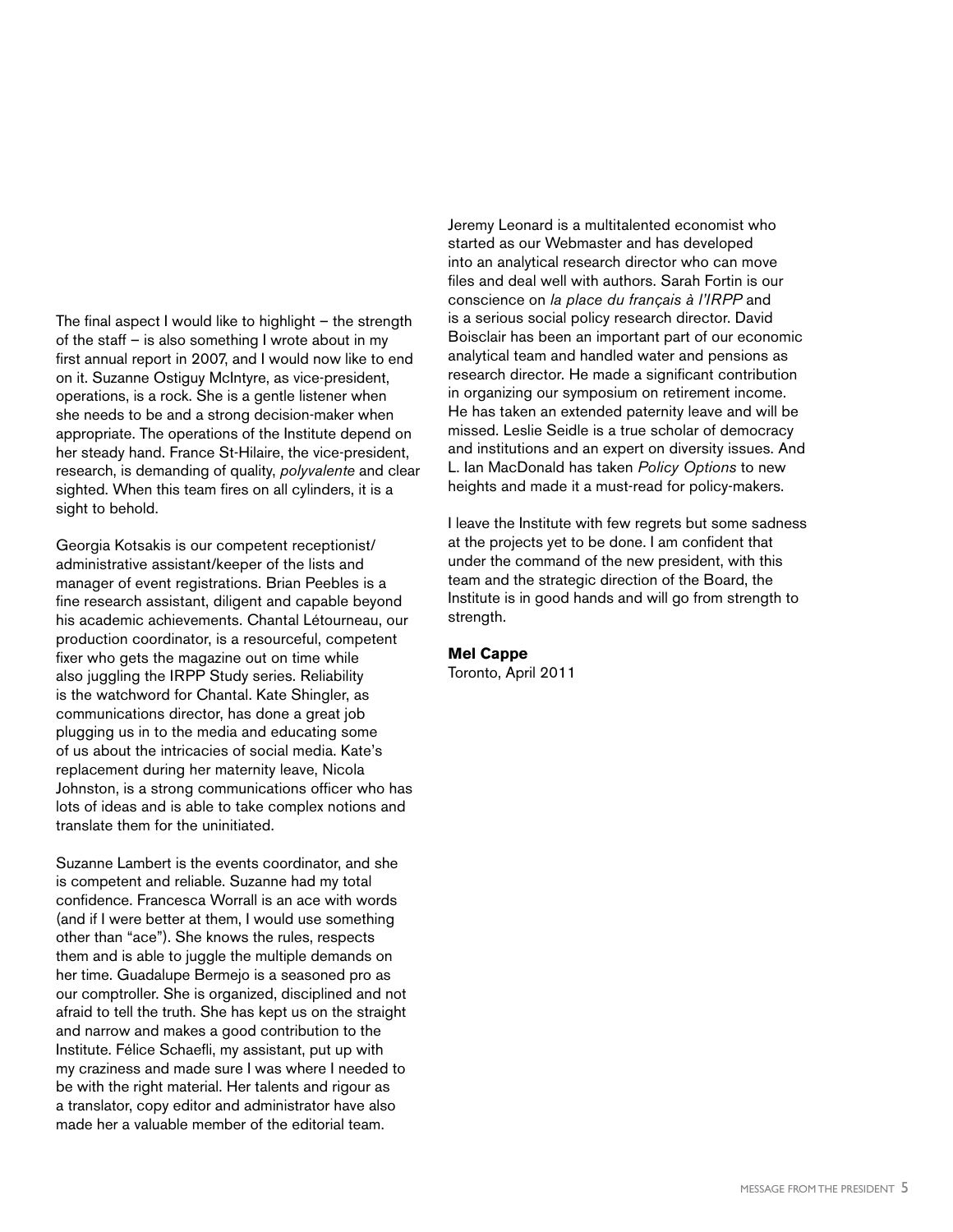

numerous public events and conferences on immigration policy and the economic and social integration of immigrants in Canada. In publishing another four studies over the past year, this research program has continued to explore the policy challenges related to growing diversity, social cohesion and shared citizenship.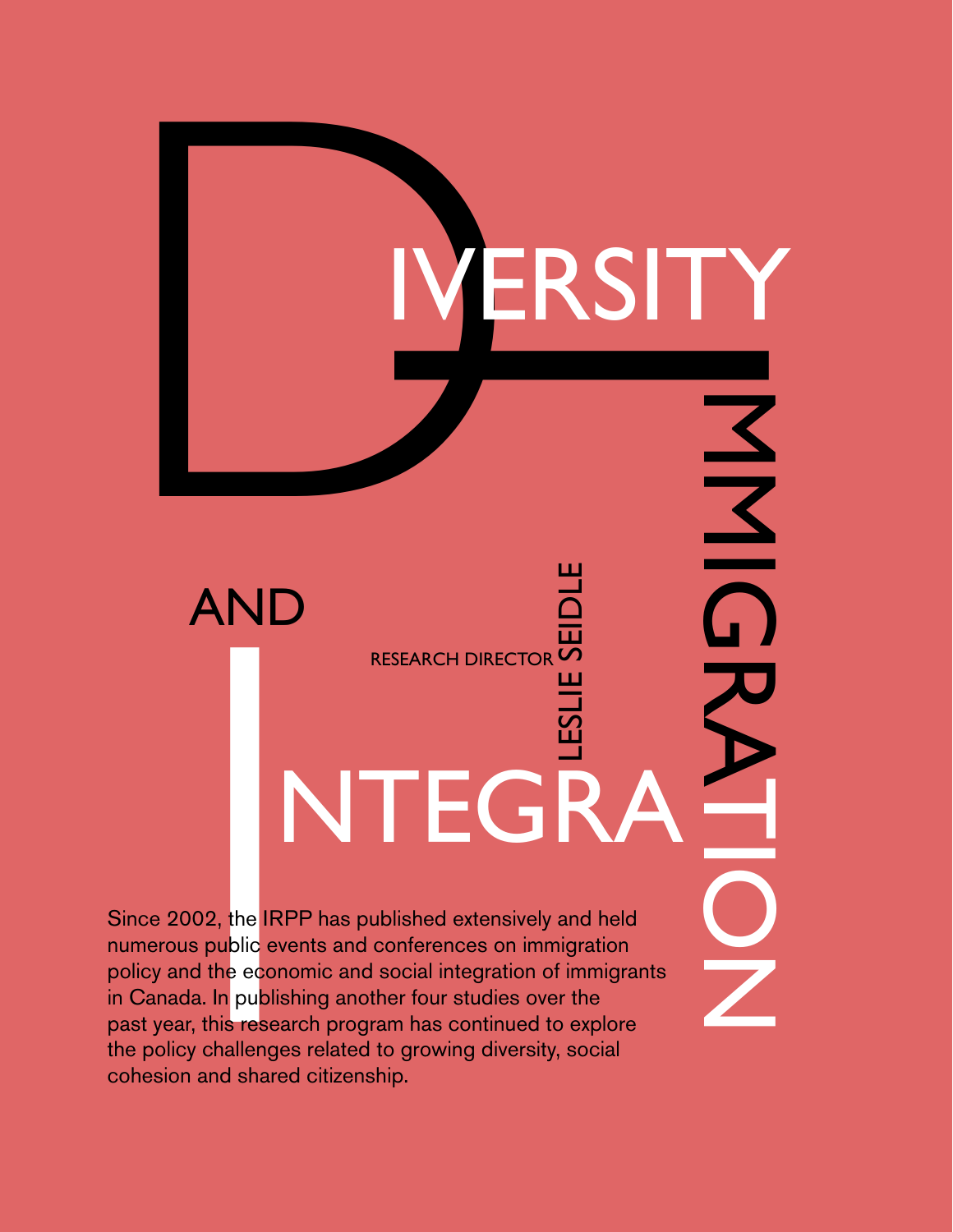#### PUBLICATIONS

*The Canadian Temporary Foreign Worker [Program: Do Short-Term Economic Needs](http://www.irpp.org/pubs/IRPPstudy/IRPP_Study_no5.pdf) Prevail over Human Rights Concerns?* Delphine Nakache and Paula J. Kinoshita May 2010

*[Multiple Citizenship, Identity and](http://www.irpp.org/pubs/IRPPstudy/IRPP_Study_no6.pdf)  Entitlement in Canada* Andrey Macklin and François Crépeau June 2010

*[Un diplôme postsecondaire canadien : un](http://www.irpp.org/fr/pubs/IRPPStudy/IRPP_study_no8.pdf)  tremplin vers des emplois de qualité pour les immigrants?* Maude Boulet and Brahim Boudarbat September 2010

*The Manitoba Provincial Nominee [Program: Attraction, Integration and](http://www.irpp.org/pubs/IRPPStudy/IRPP_study_no10.pdf)  Retention of Immigrants* Tom Carter, Manish Pandey and James **Townsend** October 2010

May, the IRPP held a two-day expert<br>
symposium in Ottawa on Canada's lor<br>
labour market peeds. The symposium was attended symposium in Ottawa on Canada's longlabour market needs. The symposium was attended by academics, practitioners and officials from the federal and several provincial governments. Notable among those in attendance was George Borjas, an internationally recognized scholar, who delivered the symposium's keynote address.

Two of the IRPP's four publications in this research program this year are noteworthy for their contribution to the underresearched areas of the Provincial Nominee Program and the Federal Skilled Worker Program.

Over the past decade, one of the noteworthy changes to Canada's immigration system has been the increase in the number of newcomers settling in the smaller provinces through the Provincial Nominee Program, whereby immigrants are selected by the province to address labour market shortages. Tom Carter, James Townsend and Manish Pandey find in their case study of Manitoba's Provincial Nominee Program that Manitoba's provincial nominees had positive settlement and integration outcomes. The authors' research and their main conclusions were the subject of a panel discussion at a working lunch held in Winnipeg, and a report appeared in the *Winnipeg Free Press* on the same day.

#### **FVENTS**

Symposium: "Canada's Immigration Policy: Reconciling Labour Market Needs and Longer-Term Goals" May 25-26, 2010 **Ottawa** 

Working Lunch: "Un diplôme postsecondaire canadien : un tremplin vers des emplois de qualité pour les immigrants?" September 20, 2010 **Montreal** 

Working Lunch: "The Manitoba Provincial Nominee Program: Attraction, Integration and Retention of Immigrants" October 20, 2010 Winnipeg

As the number of temporary foreign workers in Canada rises, questions are emerging about the challenges they face, especially when it comes to employment conditions. Delphine Nakache and Paula Kinoshita's study of the Canadian Foreign Worker Program in Alberta concludes that the short-term focus of this program will not help the country realize its long-term labour market needs, and is unfair to the vast majority of temporary workers. The study received extensive media coverage, with stories in the *Toronto Star* and the *Globe and Mail*, and an op-ed in the *Vancouver Sun*. The authors also gave several radio interviews with the CBC and Radio Canada International.

The Institute continues its efforts to bring emerging policy issues to the attention of policy-makers through informal briefing sessions. In January, IRPP researchers held a half-day briefing session for Quebec's Minister of Immigration, which was attended by staff and senior officials from the Ministère de l'Immigration et Communautès culturelles and the Ministère de l'Emploi et de Solidarité sociale.

Over the coming year, the IRPP will broaden its research on immigrant integration beyond the issues of market and economic outcomes to look more closely at the elements of social integration.



Diversity, Immigration and Integration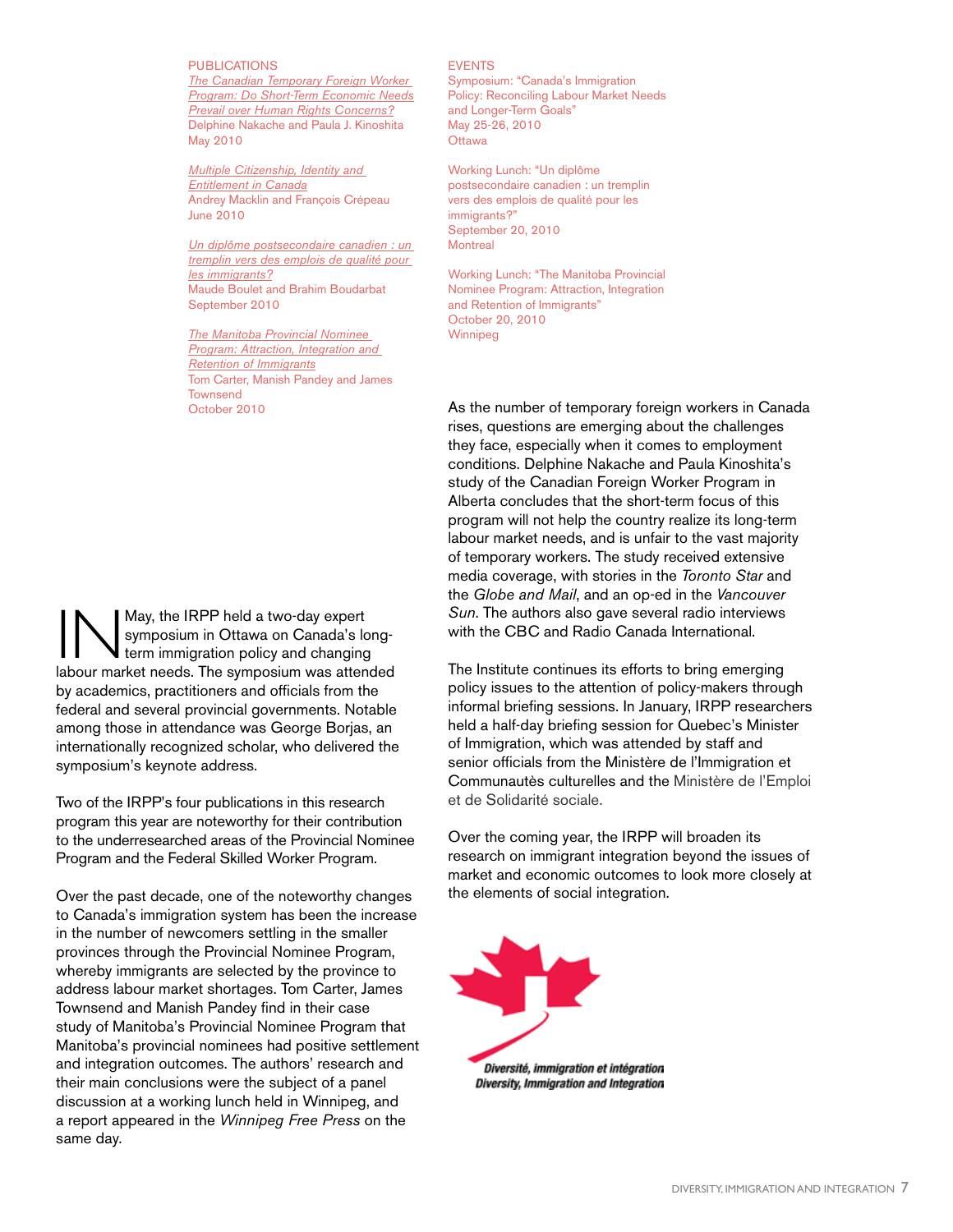

Economic issues continue to be prominent in the wake of the global recession, the events unfolding in the Arab world and the aftermath of the tsunami that devastated Japan. Launched in 2007, the Competitiveness, Productivity and Economic Growth research program puts particular emphasis on three themes: improving innovation and productivity performance, capturing the benefits of globalization and changing patterns of trade, and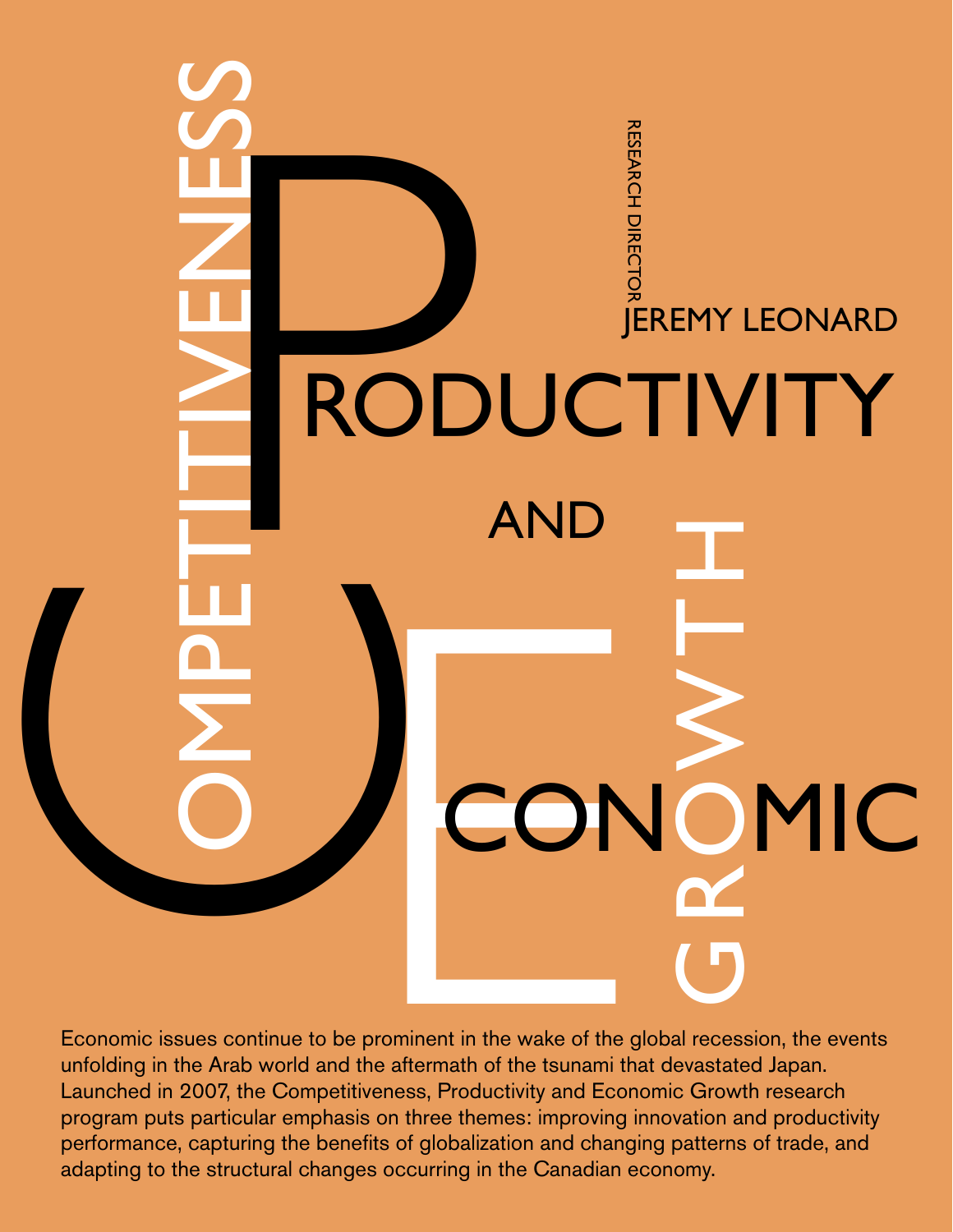THEIRPP published two important<br>
studies in this research program<br>
studies of structural oconomic wookee studies in this research program this year. Motivated by the potential longer-term effects of structural economic weakness in the United States, Patrick Georges and Marcel Mérette's study of Canada's strategic trade policy options suggests that the economic benefits of diversifying trade away from the US toward countries such as India and China are potentially larger than those of deepening North American integration. With free trade talks between India and Canada already underway and the proposal for a North American security and trade perimeter between Canada and the US on the table, this timely study garnered considerable interest, and it has has been downloaded from the IRPP Web site more than 10,000 times since its release in December 2010.

The sold-out working lunch, held on the day the study was released, drew an impressive crowd, including the federal Deputy Minister of Finance and Deputy Minister of International Trade. A news story highlighting the study's findings appeared in the *Globe and Mail* the same day.

#### **PUBLICATIONS**

*[Canada's Strategic Trade Policy](http://www.irpp.org/pubs/IRPPstudy/IRPP_Study_no11.pdf)  Options: Deeper Continental Integration or Diversification?*  Patrick Georges and Marcel Mérette December 2010

*[Labour Force Participation of Older](http://www.irpp.org/pubs/IRPPstudy/IRPP_Study_no15.pdf)  Displaced Workers in Canada: Should I Stay or Should I Go?* Ross Finnie and David Gray February 2011

#### **EVENT**

Working lunch: "Canada's Strategic Trade Policy Options: Deeper Continental Integration vs. Diversification" December 9, 2010 **Ottawa** 



Competitiveness, Competitivité, Productivity and<br>Compétitivité, Productivity and Compétitivité, Productivity and<br>productivité et Economic Growth productivité et<br>croissance économique

Ross Finnie and David Gray's study on the labour market difficulties faced by older displaced workers finds that when older workers who face sudden layoff are subsequently re-employed, they are rarely able to match their previous earnings. Moreover, their earnings tend to stagnate in subsequent years, which drives many to retire early. The authors argue that the particular circumstances of these workers are not properly addressed by current unemployment policies, and they recommend wage insurance as a viable option.

 This study received coast-to-coast media coverage, appearing in regional daily newspapers including the *Times Colonist* in Victoria; British Columbia; the Calgary Herald; and the Montreal Gazette. As well, it was the subject of numerous live radio interviews across Canada, and an op-ed by the authors appeared in the *Globe and Mail* online. This study touches on an issue that is directly relevant to many people in the context of the recent recession, and as a result of extensive media coverage and nearly 2,000 Web downloads in the first four days after its release, the study reached a broad and diverse audience of Canadians.

In the future, research in this program will examine the effect of high exchange rates on manufacturing competitiveness, the drivers of and obstacles to innovation, and the policy implications of evolving trade patterns.

LA CLEAR GLOBAL TRADE PLAN THAT TARGETS<br>MARKETS IS WHAT'S NEEDED, ARGUE THE AUTHO markets iswhat's needed, argue the authors of a report for the Institute for Research on Public POLICY.<sup>11</sup> - Globe and Mail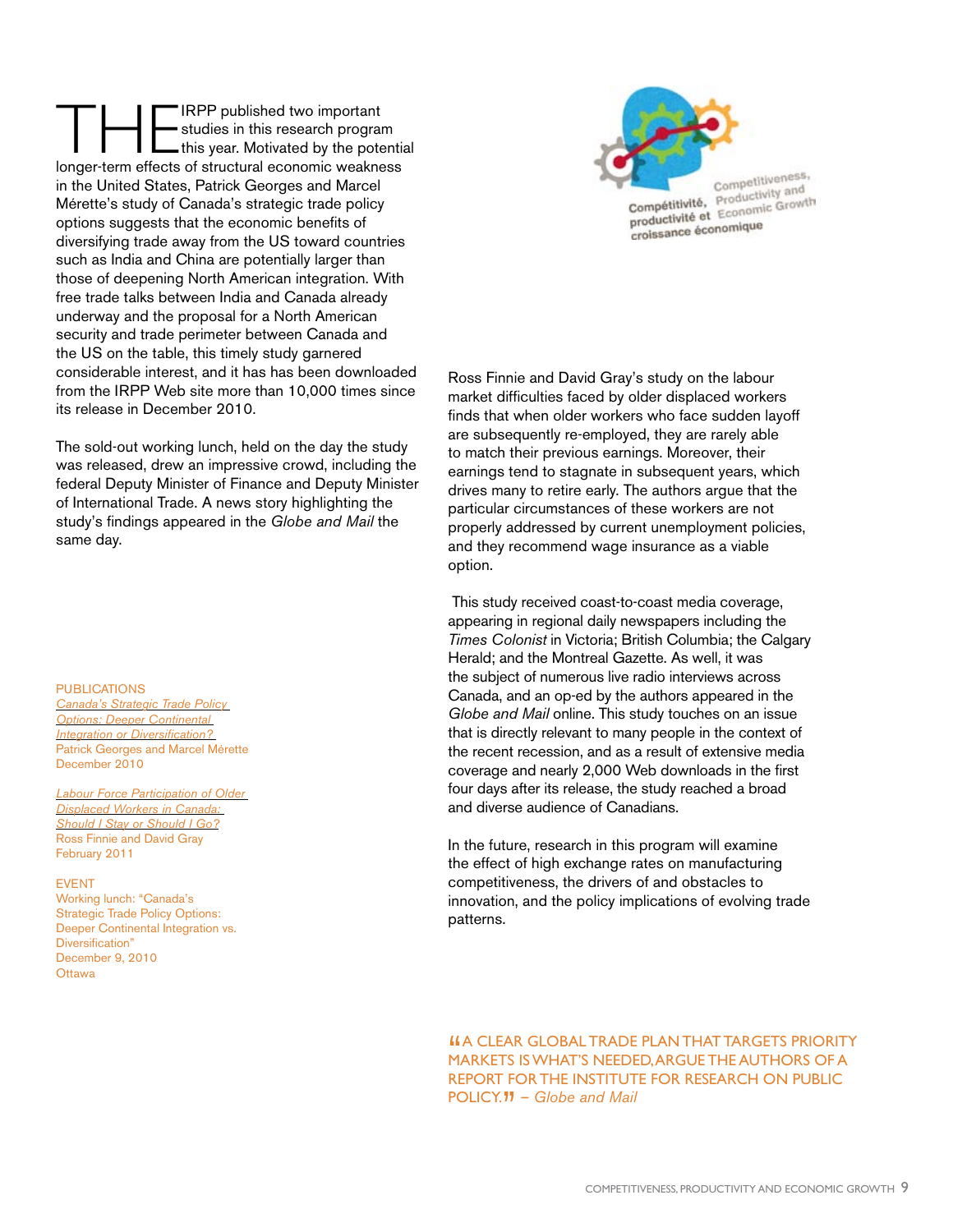F

RESEAR CH DIRE CTORS

David BoisclairSarah ー<br>又 FORTIN AND<br>O

RESEARCH DIRE<br>
RESEARCH DIRE<br>
RESEARCH DIRE<br>
Launched in 2007, the Fa<br>
of Aging program examine<br>
arging of Canada's popula<br>
and its implications for public and contained<br>
The research addresses and contained<br>
The research Launched in 2007, the Faces of Aging program examines the aging of Canada's population and its implications for public policy and society at large. The research addresses a wide range of fundamental issues, including labour force participation; pensions and retirement; the role of the public and private sectors in providing health care, social services and economic security; and end-of-life questions.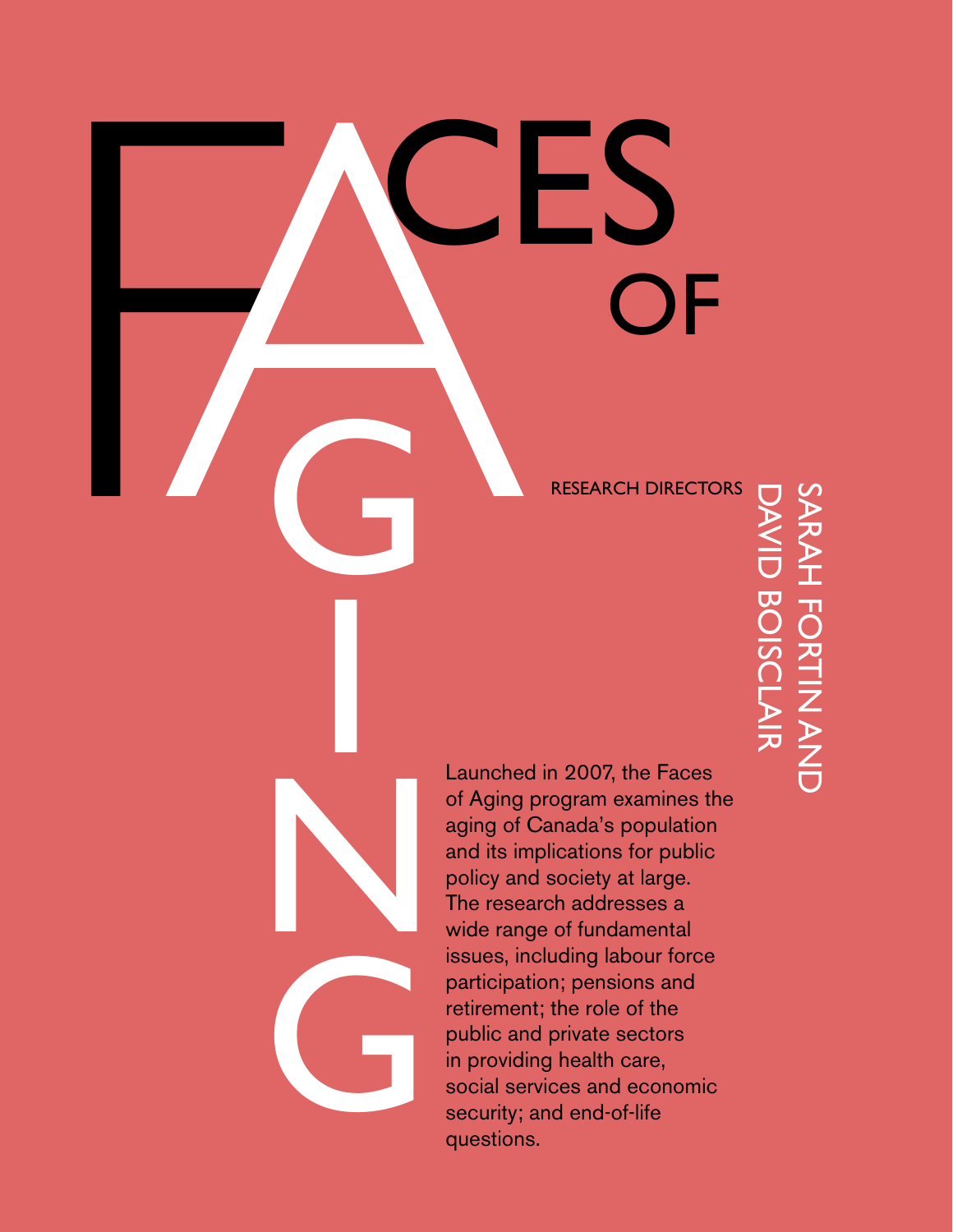**INTHE RESULTS CANNATION** *ILTHE RESULTS OF* one will help contribute to the national dialogue on the future of our retirement income system, as ministers of finance across Canada continue to work together to review the current **CHALLENGES.11** CHALLENGES.<sup>11</sup><br>- The Honorable Dwight Duncan, Ontario Minister of Finance

IN the aftermath of the financial crisis, and<br>
in the context of ongoing provincial and<br>
federal government initiatives on pensions<br>
and retirement income the IBBB held a national in the context of ongoing provincial and and retirement income, the IRPP held a national symposium on retirement income policy in Toronto in May. The two-day event, which brought together public servants from all levels of government; academics; and representatives from business, labour and nongovernmental organizations; provided a forum to discuss avenues for reform of the Canadian retirement income system. The Institute was pleased to welcome the federal and Ontario finance ministers, Jim Flaherty and Dwight Duncan, who addressed an audience of 70 expert participants.

As part of the research commissioned for the symposium, the IRPP published four studies on pensions this year. Bob Baldwin's analysis of pension reform options in Canada was released just days before the meeting of finance ministers on this topic in Kananaskis, Alberta. The study examines the pros and cons of recent reform proposals being discussed in Canada to address declining participation in workplace pensions.

In his study on financial literacy and retirement planning, Saul Schwartz argues that the role financial education can play in helping Canadians deal with retirement planning issues is quite limited, and he recommends that governments put more emphasis on consumer protection with respect to financial services. The study generated nearly 30 newspaper articles in major national and regional dailies across Canada, and the author's op-ed appeared in *Le Devoir* and the *Hill Times*. The study also re-emerged in the news with the release of the final report by the Task Force on Financial Literacy in February. Schwartz presented his findings at a sold out working lunch in Toronto, also in February.

In addition to its work on retirement and pensions, the IRPP released a study in January on long-term residential care for seniors, by Margaret McGregor and Lisa Ronald, which finds that the type of ownership of residential long term care facilities is one factor that determines of the quality of care provided. Increasingly, governments across the country have turned to the private sector to provide long-term care services. At the same time, the number of reports and news stories questioning the quality of services in various residential facilities has increased. The study, which concludes that for-profit facilities are more likely to provide inferior care, received extensive coverage in national and regional daily newspapers across Canada. A comprehensive news story appeared in *La Presse*, and an op-ed that appeared in the *Globe and Mail* on the day the study was released prompted a number of letters to the editor.

To provide a forum for public debate on this salient question, the Institute organized panel discussions with the authors and expert commentators in Toronto and Montreal. Panellist Gail Dobell from the Ontario Health Quality Council subsequently wrote a commentary on the study, which is available on the IRPP Web site.

#### **PUBLICATIONS** *[Improving Canada`s Retirement](http://www.irpp.org/pubs/IRPPstudy/IRPP_Study_no9.pdf)  Saving: Lessons from Abroad, Ideas from Home*  Patrik Marier September 2010

*Can Financial Education Improve [Financial Literacy and Retirement](http://www.irpp.org/pubs/IRPPstudy/IRPP_Study_no12.pdf)  Planning?* Saul Schwartz December 2010

*Pension Reform in Canada: A [Guide to Fixing Our Futures Again](http://www.irpp.org/pubs/IRPPstudy/IRPP_Study_no13.pdf)* Bob Baldwin December 2010

*Residential Long-Term Care for [Canada's Seniors: Nonprofit, For-](http://www.irpp.org/pubs/IRPPstudy/2011/IRPP_Study_no1.pdf)Profit or Does It Matter?* Margaret J. McGregor and Lisa A. Ronald January 2011



**Faces of Aging** Les défis du vieillissement

*[Is Your Defined-Benefit Pension](http://www.irpp.org/pubs/IRPPstudy/IRPP_Study_no16.pdf)  Guaranteed? Funding Rules, Insolvency Law and Pension Insurance* Ronald B. Davis March 2011

#### **EVENTS**

Symposium: "Avenues for Reforming the Canadian Retirement Income System" May 4-5, 2010 **Toronto** 

"Residential Long-Term Care for Canada's Seniors: Nonprofit, For-Profit or Does it Matter?" January 2011 **Toronto** 

"Can Financial Education Improve Financial Literacy and Retirement Planning?" February 2011 **Toronto**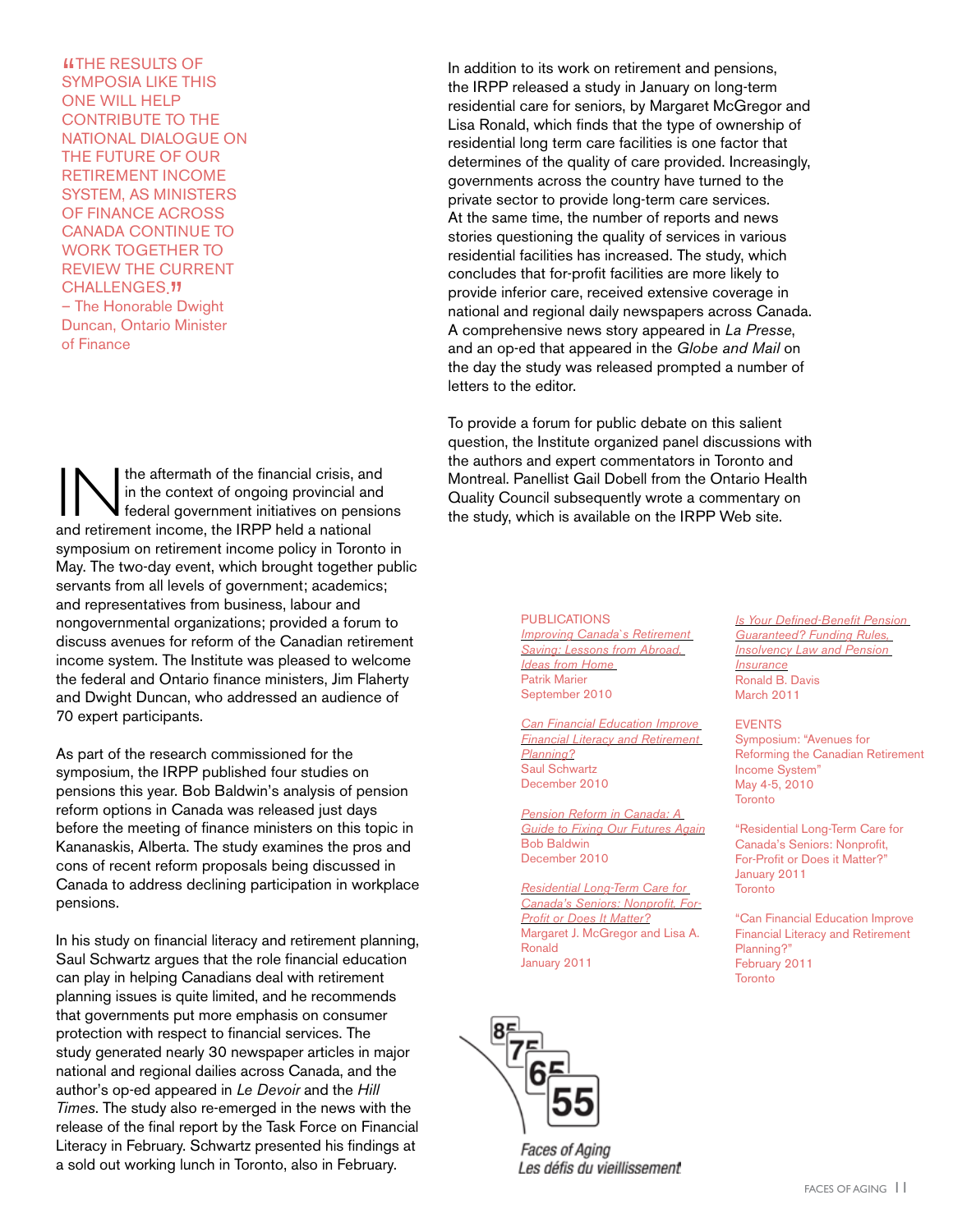

Providing in-depth analysis in French and English on key issues of the day, *Policy Options*, the IRPP's flagship publication, is Canada's leading public policy magazine. Over the last year the magazine generated over 180 media items, making news around the country on debates related to the Toronto G20 and Muskoka G8, the effectiveness of Parliament, Obama at mid-mandate,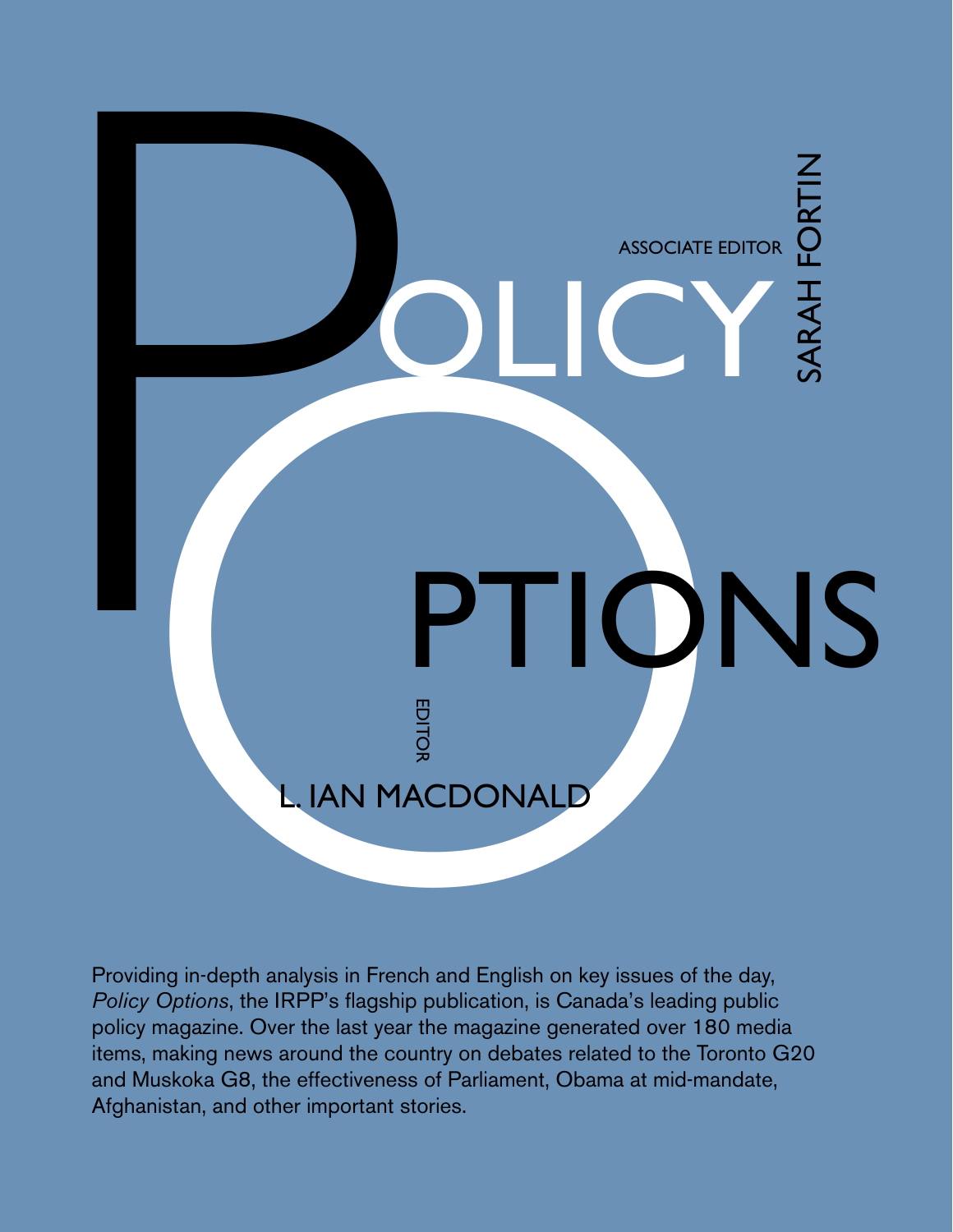AS Parliament resumed last fall, the<br>September issue, "Making Parliament<br>across the country. In one month alone, it was the Parliament resumed last fall, the September issue, "Making Parliament Work," garnered significant media attention subject of nearly two dozen news items, including radio interviews, columns, news stories, editorials and op-eds. In addition, there were over 5,000 downloads from the IRPP's Web site.

The sold-out *Policy Options* working lunches in Ottawa and Calgary were broadcast by CPAC. In Calgary, 150 participants, including members of the Alberta Legislative Assembly, business community leaders, and journalists, gathered at Calgary's Petroleum Club in February to participate in the event on clean energy. In September, Federal Finance Minister Jim Flaherty, Speaker of the House Peter Milliken and Leader of the Government John Baird were among the attendees in Ottawa at the event on parliamentary efficacy.

While the magazine boasts top-notch Contributing Writers, Editor L. Ian MacDonald, named one of the 100 most influential people on the federal political scene by the *Hill Times*, conducted exclusive, one-onone interviews with top government officials such as Federal Finance Minister Jim Flaherty, Speaker of the House Peter Milliken, and former prime minister Brian Mulroney.

**EVENTS** Working Lunch: "The Federal Budget" April 14, 2010 **Ottawa** 

Working Lunch: "Making Parliament Work" September 29, 2010 **Ottawa** 

Working Lunch: "A Snapshot of Canada, 2010" December 3, 2010 Toronto

Working Lunch: "From Climate Change to Clean Energy" February 9, 2011 **Calgary** 

With such access to present and past leaders, the magazine's online readership is growing, and demand for advertising has increased. There are now more than 60,000 visitors to the *Policy Options* home page per month, and nearly 1,000,000 articles were downloaded over the past year from our Web site (www.irpp.org). In addition, the magazine counts among its advertisers some of the most prestigious and established companies and organizations, including BMO, Bombardier, the Canadian Foundation for Innovation, CN, Enbridge, Canadian Renewable Fuels Association (Greenfuels), Microsoft, Pratt & Whitney, Rx&D and the University of British Columbia.

Also this year, *Policy Options* published in print and on its Web site the winning and runner-up essays in the IRPP's first annual Constitutional Affairs Student Essay Competition, held in collaboration with Ogilvy Renault and the Canadian Constitutional Affairs Conference.

*Policy Options* can be found on select newsstands across Canada, and it is distributed to Canada's opinion leaders in the House of Commons, the Senate, the offices of federal deputy ministers, the Ottawa Press Gallery, the National Assembly of Quebec, the Quebec Press Gallery, the offices of members of the Alberta Legislative Assembly and in Air Canada Maple Leaf Lounges.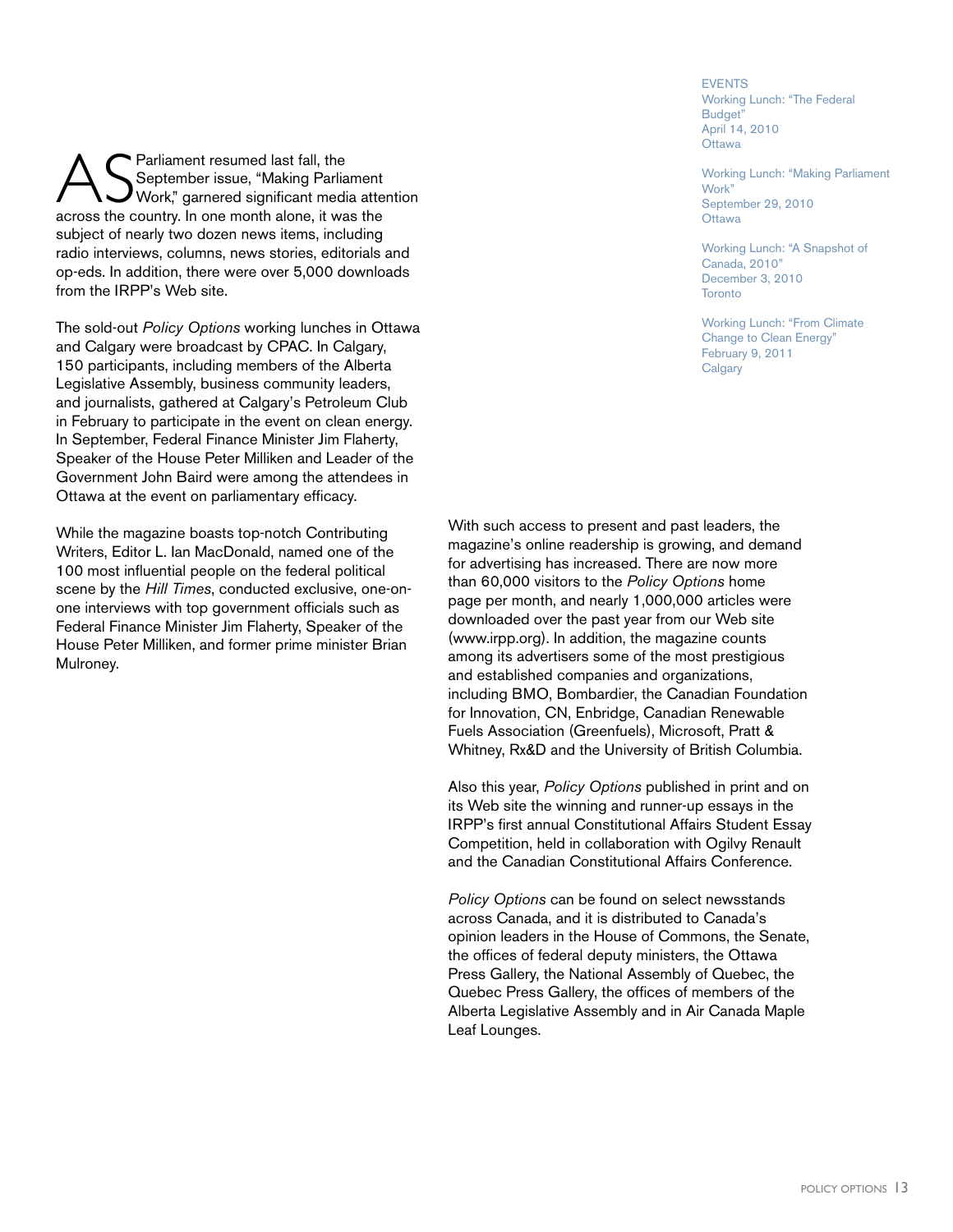

With the Internet at the forefront of the communications revolution, the IRPP's Web site is its best ambassador. This fall, the Institute launched its new, up-to-date and user-friendly Web site. It has an improved Web search engine, so our substantial portfolio of policy research is now easier than ever to find for researchers, decisionmakers, students, the media and the public at large. On our new Web site, people can donate online and share content via social networking tools such as Facebook, Twitter and RSS feeds, while continuing to have easy access to the extensive archive of studies, news releases, op-eds and podcasts.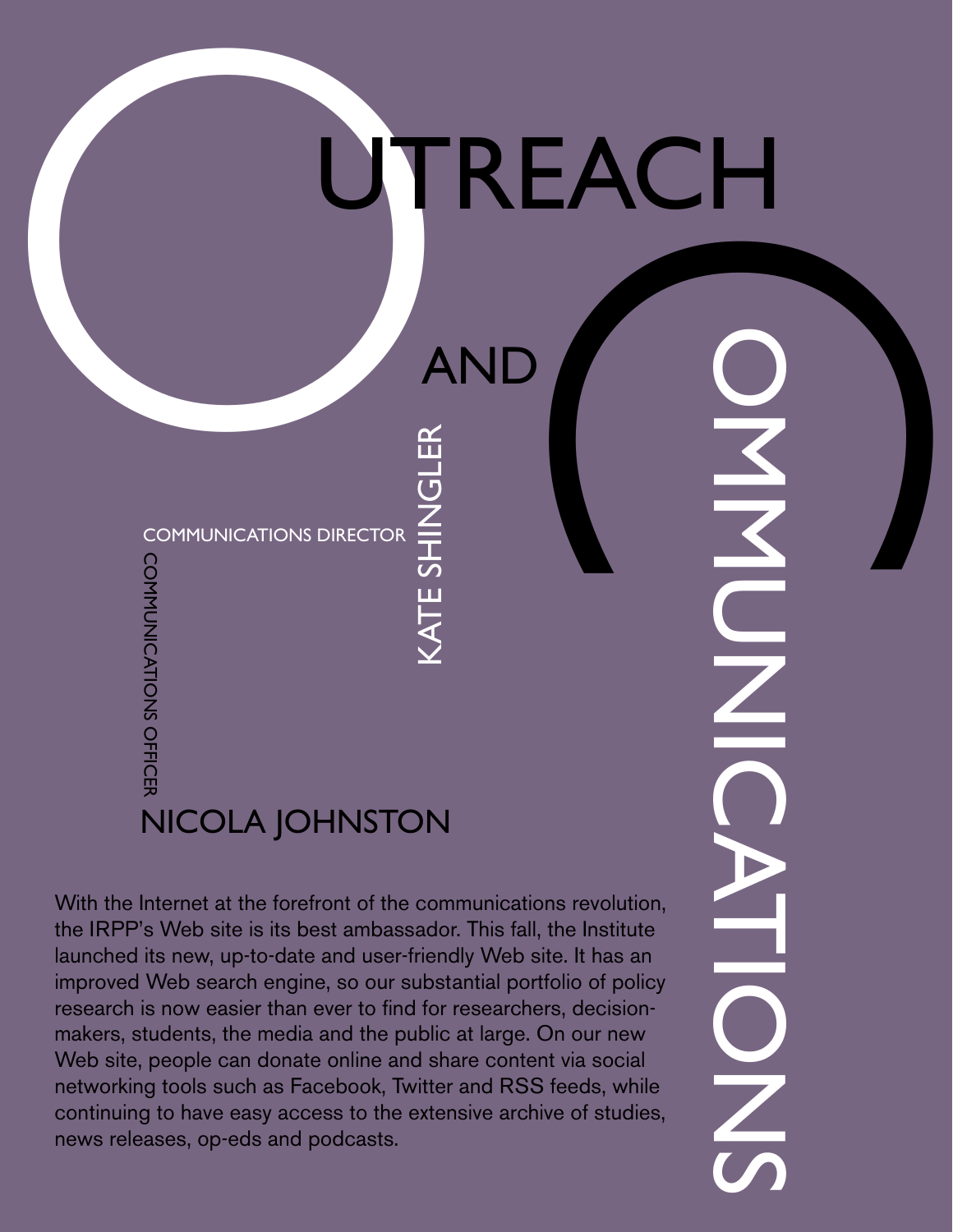is year, addition to launching its new<br>face on the Web, the IRPP has begu<br>posting expert commentaries that ref face on the Web, the IRPP has begun posting expert commentaries that reflect on the content, conclusions and policy implications of some of our studies. This new vehicle further enhances our ability to fulfill our mission of promoting dialogue about our research and sparking debate on current and emerging policy issues facing Canadians and their governments.

The IRPP's research continues to be the subject of, and even the catalyst for, numerous news stories, TV and radio interviews, blogs, and tweets. In particular, this past winter the Institute's work sparked media coverage of important policy debates on pensions. Patrik Marier, author of the recent IRPP study *[Improving Canada`s Retirement Saving: Lessons from](http://www.irpp.org/pubs/IRPPstudy/IRPP_Study_no9.pdf)  [Abroad, Ideas from Home](http://www.irpp.org/pubs/IRPPstudy/IRPP_Study_no9.pdf)*, was interviewed by *La Presse* journalist Stéphanie Grammond. Subsequently she was sent to Norway and Sweden to report on pension reforms in these countries. In mid-February 2011, a series of articles on pension reform in Sweden, Norway, Quebec and Canada appeared in *La Presse*, directly inspired by Patrik Marier's IRPP study.

While the IRPP is an active participant in public debates, it also disseminates its research findings through its own public events, private meetings and presentations.

In September, the IRPP hosted 25 students who were on the first Canada/EU study tour, organized by the European Network for Canadian Studies. Research directors Leslie Seidle and David Boisclair and IRPP President Mel Cappe ran a half-day seminar for the group, and later the Institute welcomed student Barbora Podana from the Czech Republic as an intern for the fall.

In March, IRPP research directors Jeremy Leonard and Leslie Seidle presented information on the Institute and on the research programs they direct to students at l'École nationale en administration publique in Montreal and Quebec City via video conference.

As well, the IRPP was invited to discuss its research on aging and pensions at a half-day meeting with the National Seniors Council. Through unique outreach opportunities such as these, the IRPP reaches its target audiences in innovative ways.

> **Sponsors/Donors The IRPP wishes to thank the following for their support:**

> **Amgen BMO Financial Group Citizenship and Immigration Canada Enbridge Finance Canada Finance Ontario Government of Ontario Graham Scott Human Resources and Social Development Canada** *Le Devoir* **Maytree Foundation Prairie Metropolis Centre Sun Life Financial The Great-West Life Wawanesa Insurance**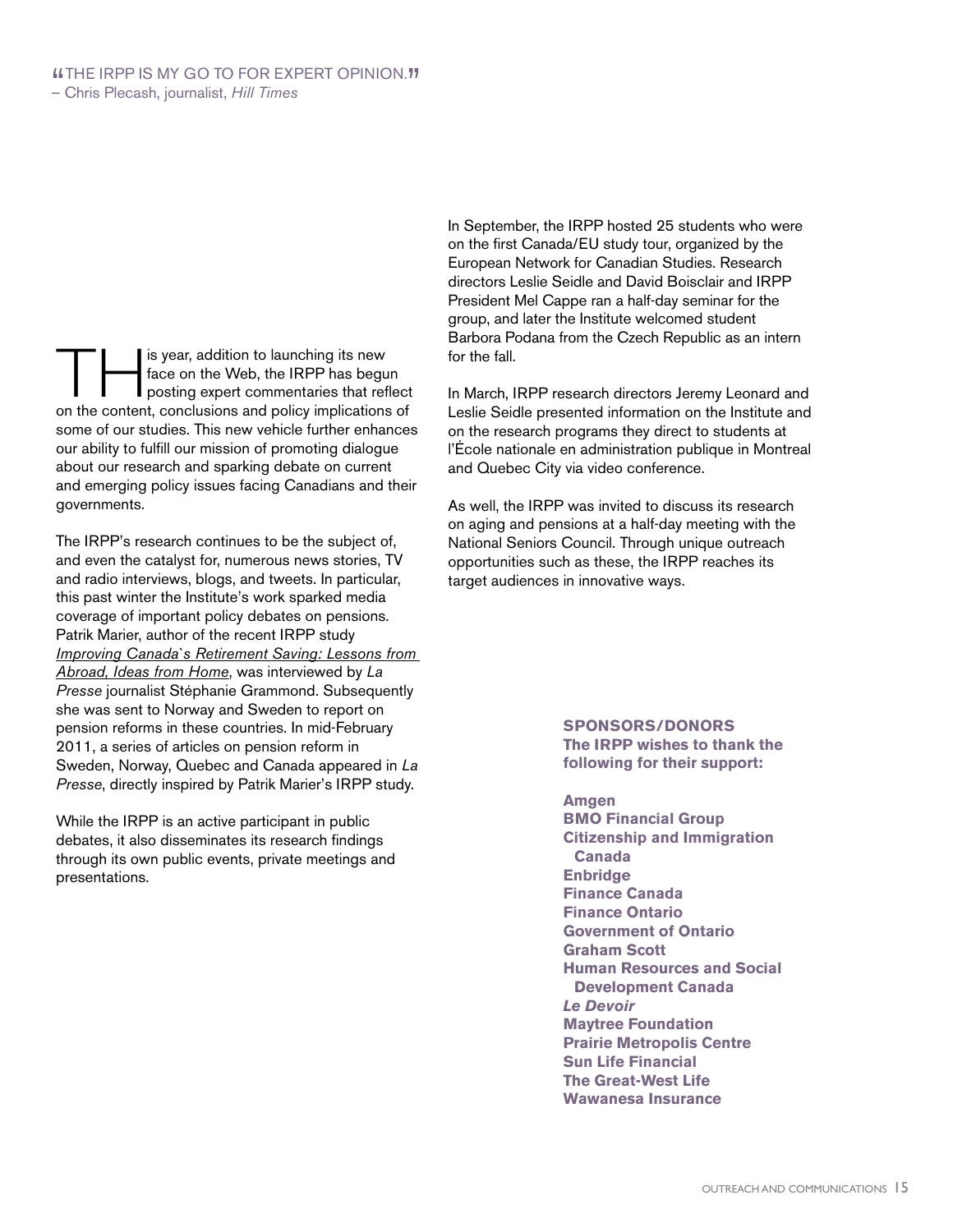The objective of the IRPP's Endowment Fund is to support the work of the Institute. The Investment Committee seeks to maintain the real value of the Fund after inflation, so that it can continue to provide financial support to the Institute in future years. The role of the Investment Committee is to consider the appropriate asset mix of the endowment, to recommend external investment managers and hold them accountable for the objective of their mandate, and to advise the Board on the Institute's investment strategy.

# I REPORT OF THE NVESTMENT **WHEE** D. Clark ш E  $\frac{Z}{Z}$ CHugh Cleland Lea Hansen

Michael Koerner BARBARA MCDOUGALL Jacques Ménard Alfred Wirth

MEMBERS

**MEMBER**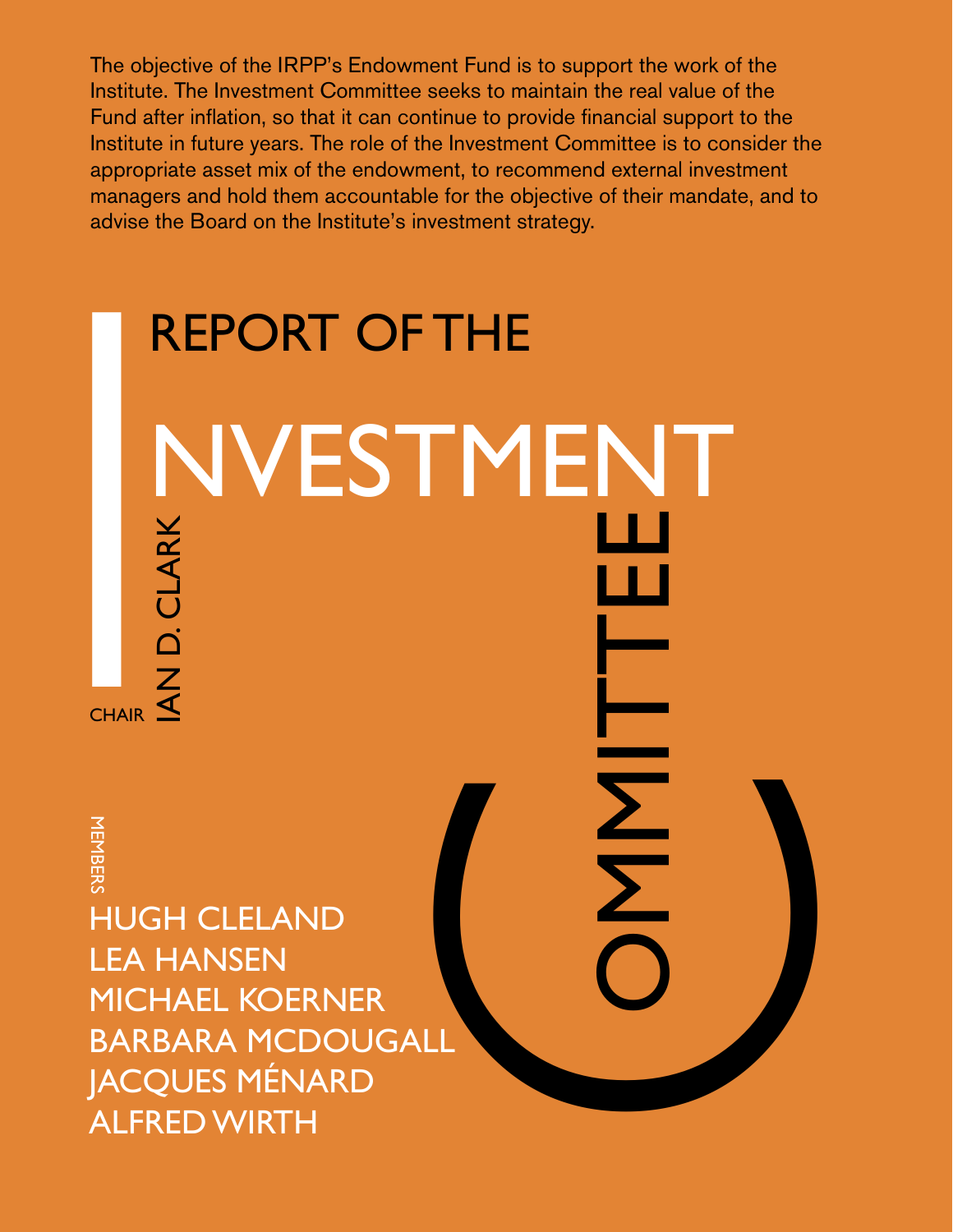The Committee and the Board have<br>
Let always recognized that there may<br>
be potentially competing objectives<br>
in maintaining the operations of the locitute and always recognized that there may in maintaining the operations of the Institute and protecting the value of the Fund. Therefore, in 1987 the Board of Directors decided that rather than using the actual income generated by the Fund in any one year, the Institute would withdraw an amount equal to 5 percent (it was 5.5 percent 1997-2000 and 6 percent 2005-07) of the average of the last three years' capital value of the Fund, measured at the fiscal year-end. A three-year average was used to smooth the impact of changes in the market and increase predictability.

However, like most other funds of this nature, the IRPP Endowment Fund was significantly affected by the financial crisis that began in the fall of 2008. It is in this context that in 2009, at the Board's request, the Investment Committee undertook a review of the sustainability of the 5 percent rate of draw on the Fund. This resulted in the Board of Directors deciding in December 2009 to gradually reduce the rate of draw to 4 percent by 2014-15 by dropping to 4.75 percent for the following two years and then gradually reducing by another 25 basis points a year to 4 percent by 2014-15.

The Committee also considered alternative smoothing formulae for drawing funds from the endowment. The modified Yale Formula was selected for the spending policy as it further reduces the transmission of portfolio volatility onto the amount released annually from the Fund. This formula consists of taking 80 percent of the allowable spending in the prior fiscal year, increased by the rate of inflation as measured by the Consumer Price Index, for the previous year; and 20 percent of the long-term spending rate applied to the four-quarter market average of the endowment for the period ending December 31, prior to the start of the fiscal year.

Using this new formula for the first time, the money available from the Fund for fiscal year 2010-11 amounted to \$1,857,019, a decrease of approximately \$19,215 from the transfer generated the previous year. Realized capital gains of \$213,419 and dividend and interest income of \$1,219,652 during the last fiscal year together amounted to \$1,433,071.

Over the years, the Investment Committee has taken several measures to ensure the optimal management of the Fund. In 1999, it decided to divide the Fund into two equal portions. Thus Knight, Bain, Seath and Holbrook Capital Management (KBSH), which had managed the Fund since 1989, was joined by Beutel, Goodman and Company Ltd. In 2004, the Committee decided to replace KBSH with McLean Budden Investment Managers. In June 2008, after interviewing international specialists, the Investment Committee hired the firm Julius Baer, now Artio Global, to manage the portion of the IRPP's assets that is invested in foreign markets.

In 2010, the Committee made two recommendations to the Board, which the Board approved. First, the Committee meets with each manager twice a year instead of four times: once briefly at the beginning of every calendar year to communicate any changes to their firm and present their portfolio strategy for the year; then again for an in depth discussion and to review their portfolio strategy and their performance based on benchmarks revised in 2009. Managers continue to distribute their quartely reports to the Committee. If Committee members have concerns, they raise them with the Committee chair or the IRPP President who, in turn, follow up with the manager concerned.

Second, the allowable threshold for equities in the portfolio was increased from 65 percent to 75 percent. This was not intended to be a directive to the managers to reach this maximum, but rather a message from the Board that it was prepared to increase the portfolio risk exposure to improve the portfolio return potential.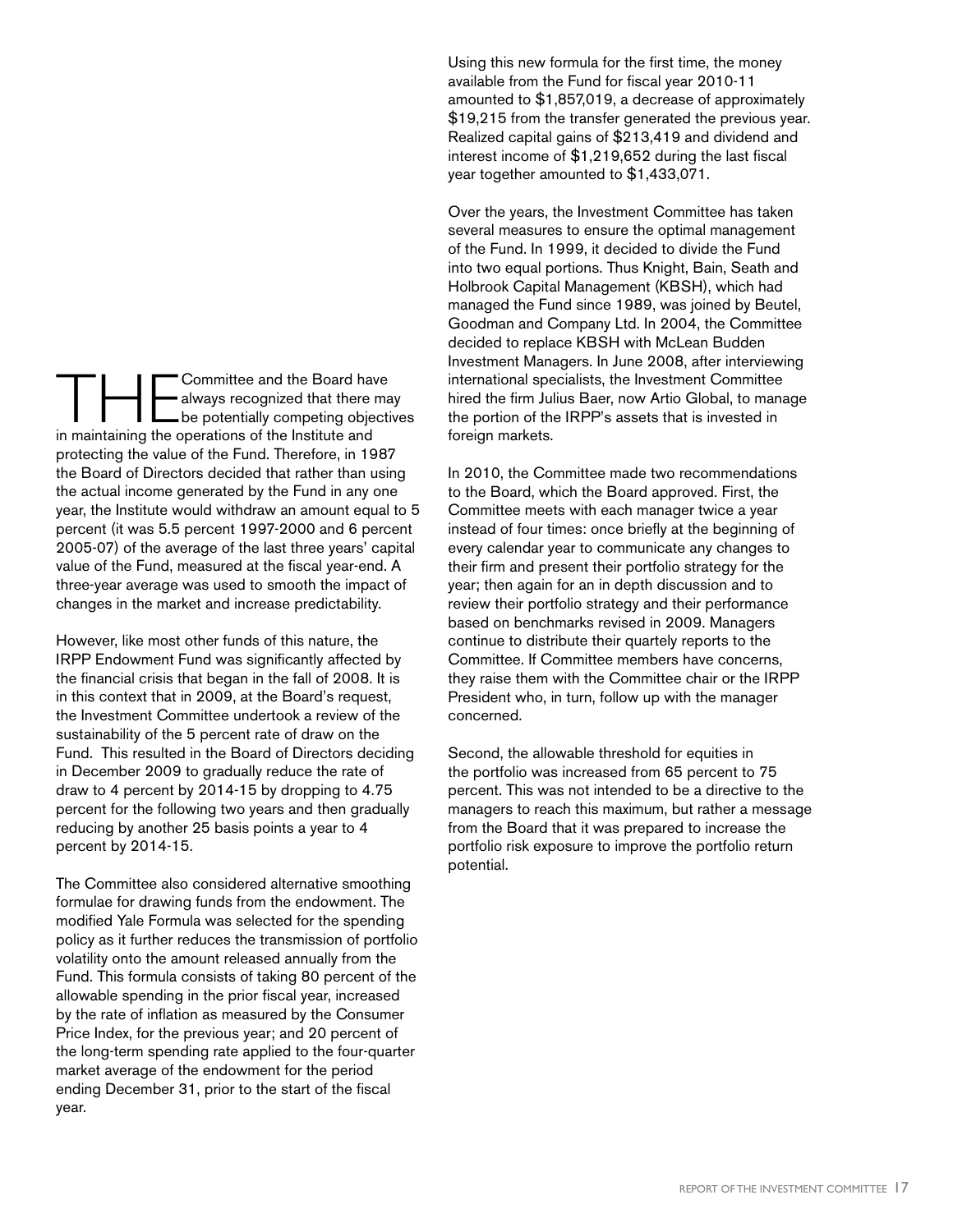The Fund's combined market value, including other net assets, amounted to \$36,717,036 as of March 31, 2011. Its asset mix is reported in the table below.

|                                |              | <b>BEUTEL GOODMAN</b> | <b>MCLEAN BUDDEN</b> |                          | <b>ARTIO GLOBAL</b> |             |
|--------------------------------|--------------|-----------------------|----------------------|--------------------------|---------------------|-------------|
|                                | 31/3/11      | 31/3/10               | 31/3/11              | 31/3/10                  | 31/3/11             | 31/3/10     |
| <b>Market value</b>            | \$18,299,796 | \$17,403,824          | \$14,546,437         | \$14,252,405             | \$3,711,951         | \$3,554,455 |
| <b>Asset mix</b>               |              |                       |                      |                          |                     |             |
| Cash and equivalent            | 0.7%         | 1.7%                  | 1.4%                 | 1.9%                     |                     |             |
| Fixed income                   | 36.9%        | 42.1%                 | 47.3%                | 48.2%                    |                     |             |
| Canadian equities              | 42.7%        | 37.9%                 | 29.3%                | 27.4%                    |                     |             |
| US equities                    | 19.7%        | 18.2%                 | 22.0%                | 22.5%                    |                     |             |
| Non-North American<br>equities |              | $\blacksquare$        |                      | $\overline{\phantom{a}}$ | 100%                | 100%        |
| Total equities                 | 61.4%        | 56.2%                 | 51.3%                | 49.9%                    |                     |             |

The table below reports our managers' performance relative to the benchmark in the previous year and in the past four years, where applicable.

| Periods ended                  | 31/3/11 | 31/3/10                    | 31/3/09   | 31/3/08 |
|--------------------------------|---------|----------------------------|-----------|---------|
|                                |         | <b>ANNUAL RETURN</b>       |           |         |
| Artio Global                   | 5.5%    | 18.7%                      | $-13.6%$  | N/A     |
| Benchmark (MSCI<br>ACWI ex-US) | 8.5%    | 29.8%                      | $-9.0\%$  | N/A     |
| <b>Beutel Goodman</b>          | 11.7%   | 22.9%                      | $-11.8%$  | $-4.2%$ |
| McLean Budden                  | 10.4%   | 17.3%                      | $-10.0\%$ | $-1.3%$ |
| <b>Benchmark</b>               | 10.8%   | 18.8%                      | $-13.0%$  | 0.4%    |
|                                |         | 4 YEAR RETURN (ANNUALIZED) |           |         |
| Beutel Goodman                 | $3.8\%$ | 3.1%                       | 0.5%      | 5.4%    |
| McLean Budden                  | 3.7%    | $3.5\%$                    | 1.9%      | N/A     |
| Benchmark                      | $3.7\%$ | $3.2\%$                    | 2.0%      | $7.1\%$ |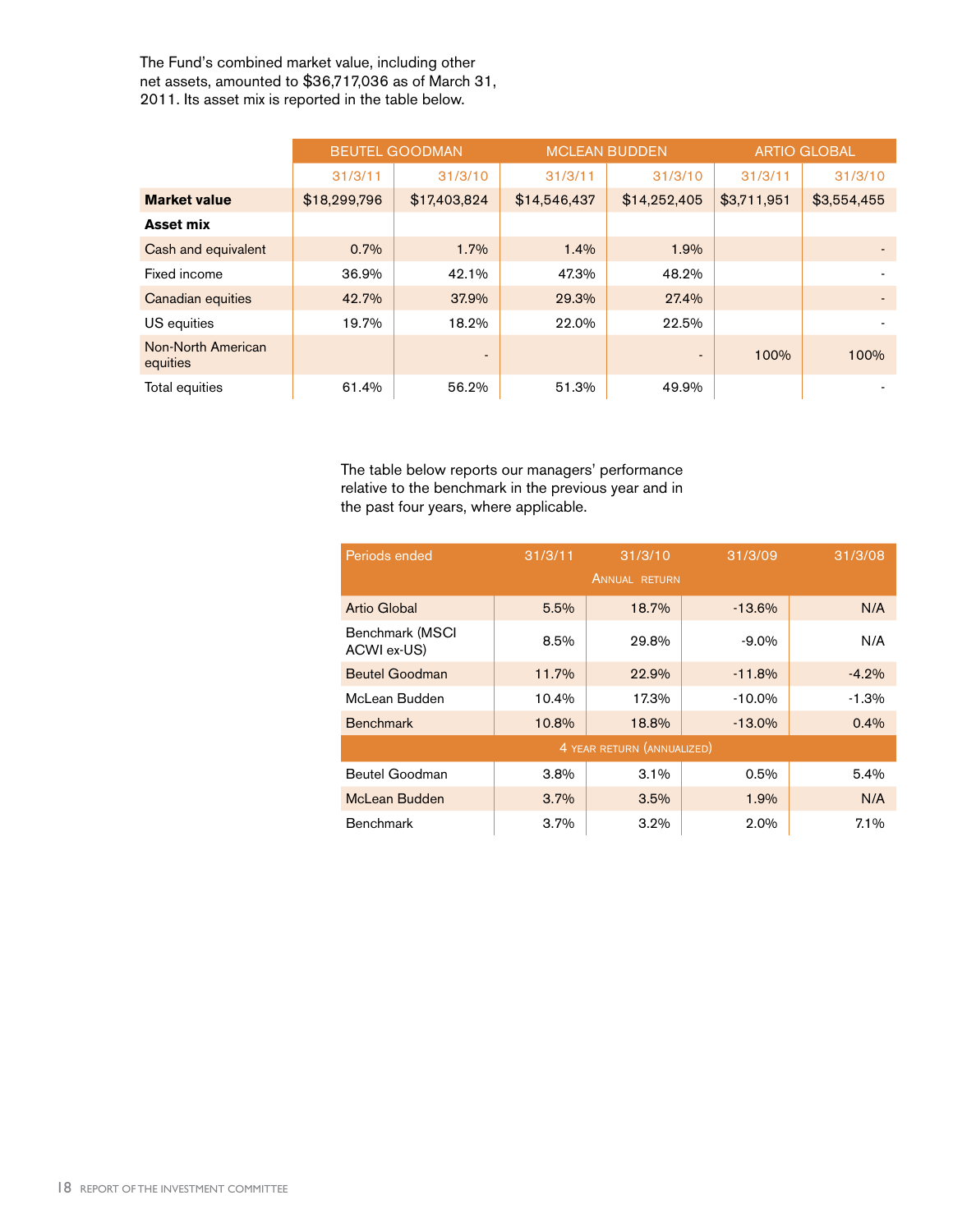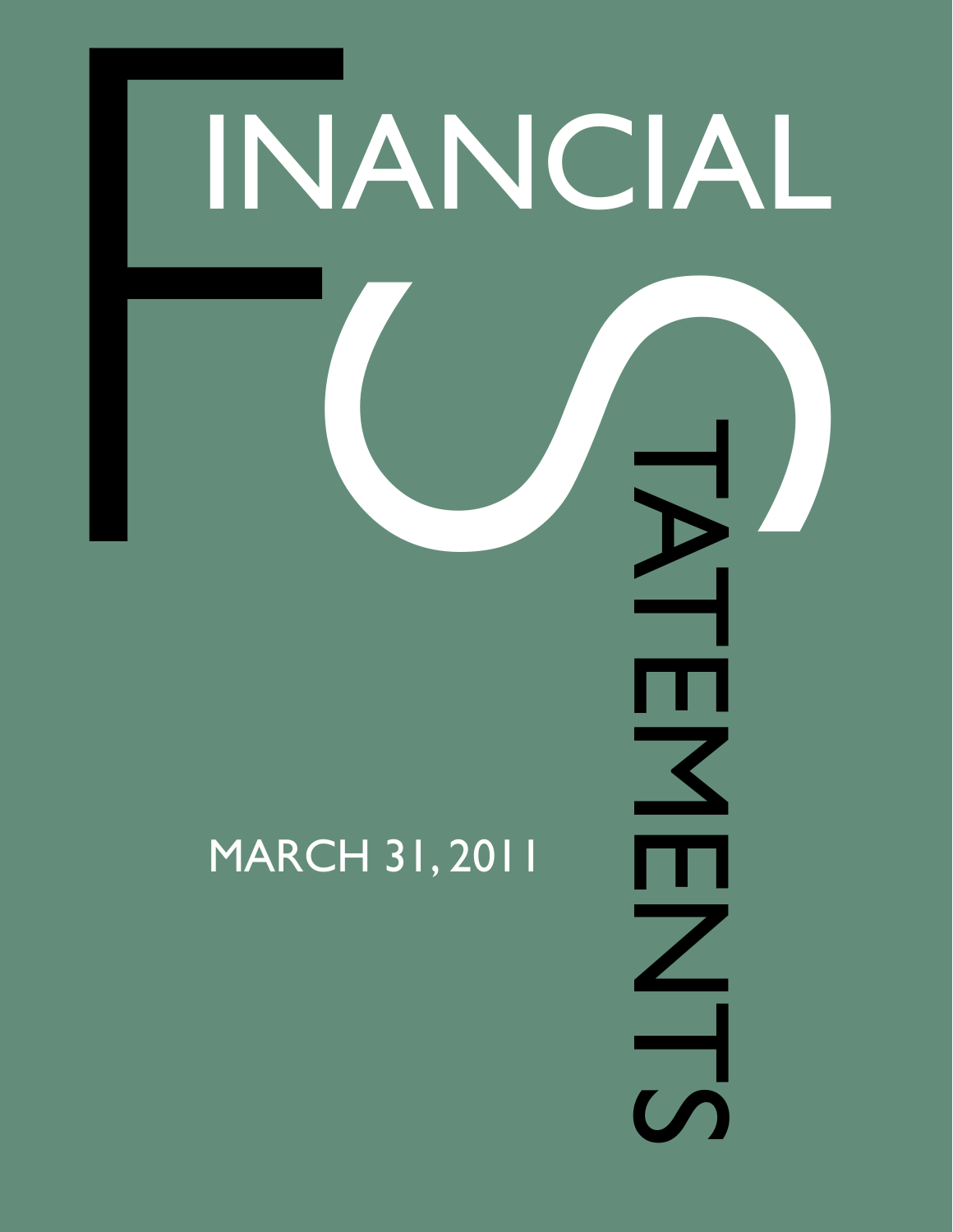## Independent Auditor's Report

### Raymond Chabot **Grant Thornton**

To the Directors of The Institute for Research on Public Policy

We have audited the accompanying financial statements of the Institute for Research on Public Policy, which comprise the balance sheet as at March 31, 2011 and the statements of earnings, changes in net assets and cash flows for the year then ended, and a summary of significant accounting policies and other explanatory information.

#### *Management's responsibility for the financial statements*

Management is responsible for the preparation and fair presentation of these financial statements in accordance with Canadian generally accepted accounting principles and for such internal control as management determines is necessary to enable the preparation of financial statements that are free from material misstatement, whether due to fraud or error.

#### *Auditor's responsibility*

Our responsibility is to express an opinion on these financial statements based on our audit. We conducted our audit in accordance with Canadian generally accepted auditing standards. Those standards require that we comply with ethical requirements and plan and perform the audit to obtain reasonable assurance about whether the financial statements are free from material misstatement.

An audit involves performing procedures to obtain audit evidence about the amounts and disclosures in the financial statements. The procedures selected depend on the auditor's judgment, including the assessment of the risks of material misstatement of the financial statements, whether due to fraud or error. In making those risk assessments, the auditor considers internal control relevant to the entity's preparation and fair presentation of the financial statements in order to design audit procedures that are appropriate in the circumstances, but not for the purpose of expressing an opinion on the effectiveness of the entity's internal control. An audit also includes evaluating the appropriateness of accounting policies used and the reasonableness of accounting estimates made by management, as well as evaluating the overall presentation of the financial statements.

We believe that the audit evidence we have obtained is sufficient and appropriate to provide a basis for our audit opinion.

#### *Opinion*

In our opinion, the financial statements present fairly, in all material respects, the financial position of the Institute for Research in Public Policy as at March 31, 2011 and the results of its operations and its cash flows for the year then ended in accordance with Canadian generally accepted accounting principles.

Raymond Cholot Grant Thornton LLP

Montréal June 7, 2011

1 Chartered accountant auditor permit no. 14444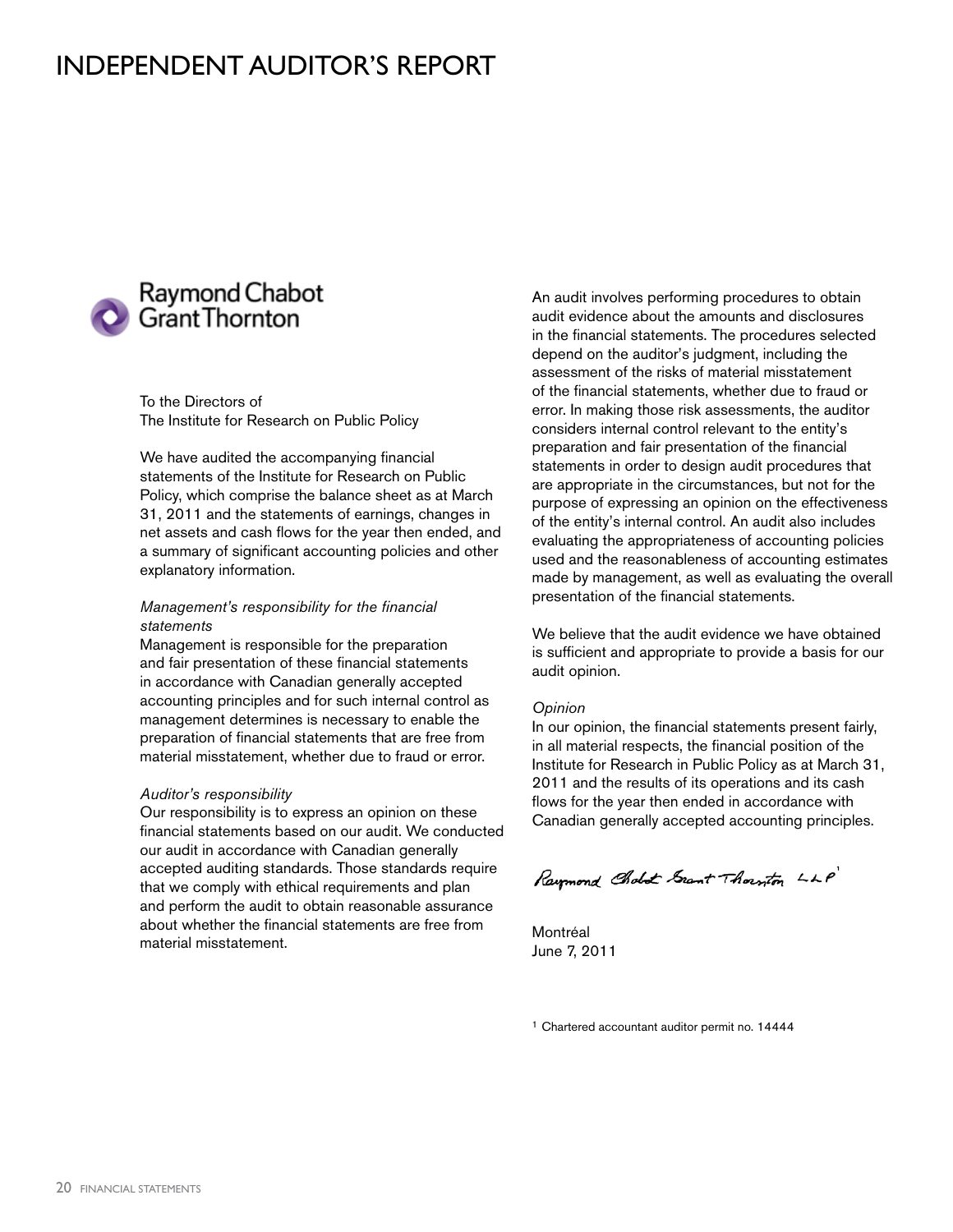# EARNINGS

Year ended March 31, 2011 (In thousands of dollars)

|                                                                   | 2011     | 2010     |
|-------------------------------------------------------------------|----------|----------|
|                                                                   | \$       | \$       |
| <b>Revenues</b>                                                   |          |          |
| Net investment income                                             | 3,556    | 6,139    |
| Other revenues                                                    |          |          |
| Policy Options magazine                                           | 32       | 37       |
| <b>Policy Options advertising</b>                                 | 122      | 155      |
| Other publications                                                | 26       | 50       |
| Contributions                                                     | 274      | 147      |
| Other                                                             | 9        | 9        |
|                                                                   | 463      | 398      |
| <b>Expenses</b>                                                   |          |          |
| General research and support services                             | 1,813    | 1,723    |
| Policy Options magazine                                           | 472      | 474      |
| Other publications                                                | 46       | 81       |
| Investment management and custodial fees                          | 213      | 209      |
| Interest                                                          | 8        | 7        |
| Amortization of capital assets                                    | 12       | 19       |
|                                                                   | 2,564    | 2,513    |
| Deficiency of revenues over expenses before net investment income | (2, 101) | (2, 115) |
|                                                                   |          |          |
| <b>Excess of revenues over expenses</b>                           | 1,455    | 4,024    |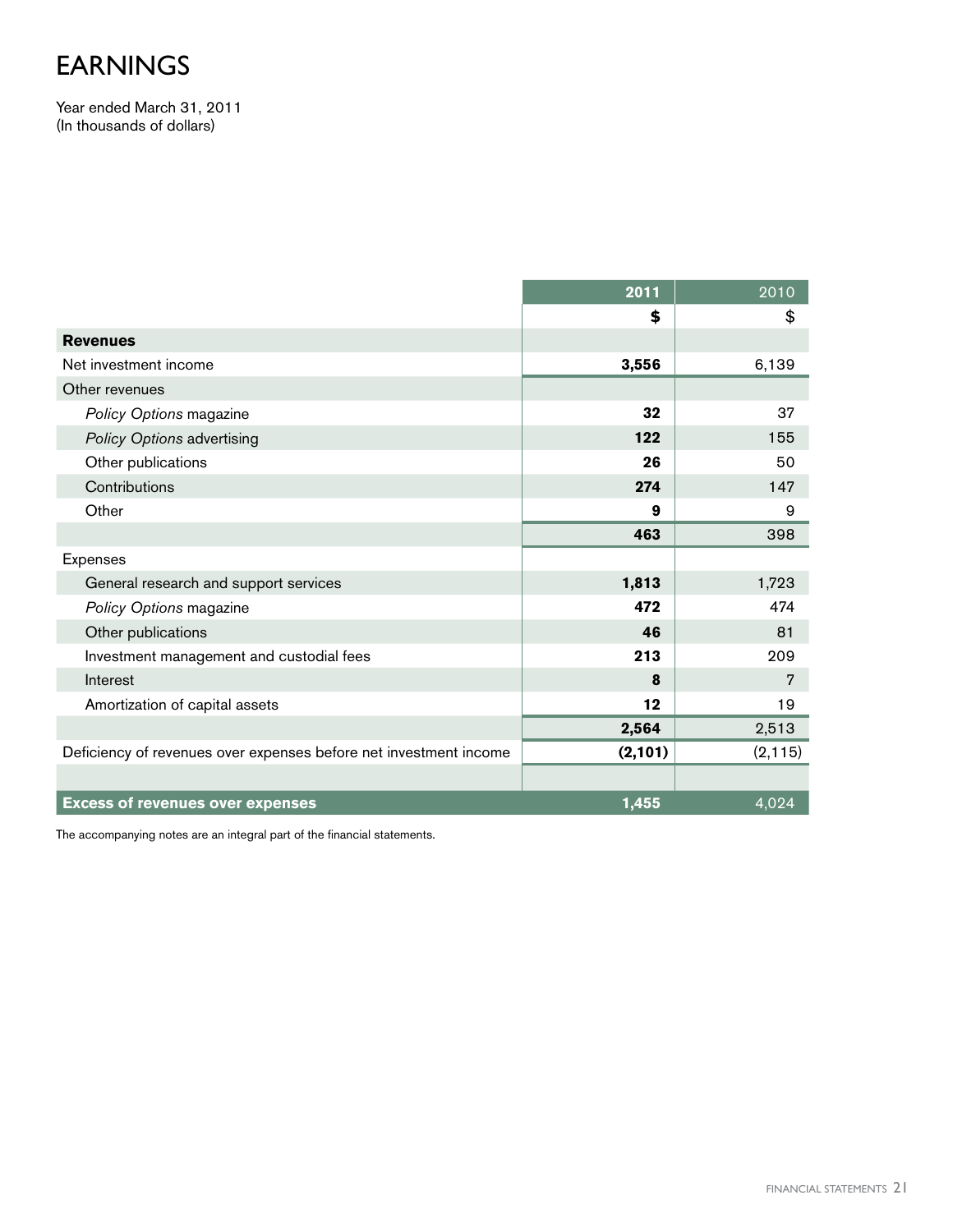# Changes in Net Assets

Year ended March 31, 2011 (In thousands of dollars)

|                                               |                                                                                     |                                         |                   | 2011         | 2010   |
|-----------------------------------------------|-------------------------------------------------------------------------------------|-----------------------------------------|-------------------|--------------|--------|
|                                               | <b>Restricted</b><br>for the<br>financing of<br>operating<br>activities<br>(Note 4) | <b>Invested</b><br>in capital<br>assets | Un-<br>restricted | <b>Total</b> | Total  |
|                                               | \$                                                                                  | \$                                      | \$                | \$           | \$     |
| Net assets, beginning of year                 | 34,936                                                                              | 20                                      | 208               | 35,164       | 31,140 |
| Excess (deficiency) of revenues over expenses |                                                                                     | (12)                                    | 1,467             | 1,455        | 4,024  |
| Invested in capital assets                    |                                                                                     | 16                                      | (16)              |              |        |
| Transfer (Note 4)                             | 1,486                                                                               |                                         | (1, 486)          |              |        |
|                                               |                                                                                     |                                         |                   |              |        |
| Net assets, end of year                       | 36,422                                                                              | 24                                      | 173               | 36,619       | 35,164 |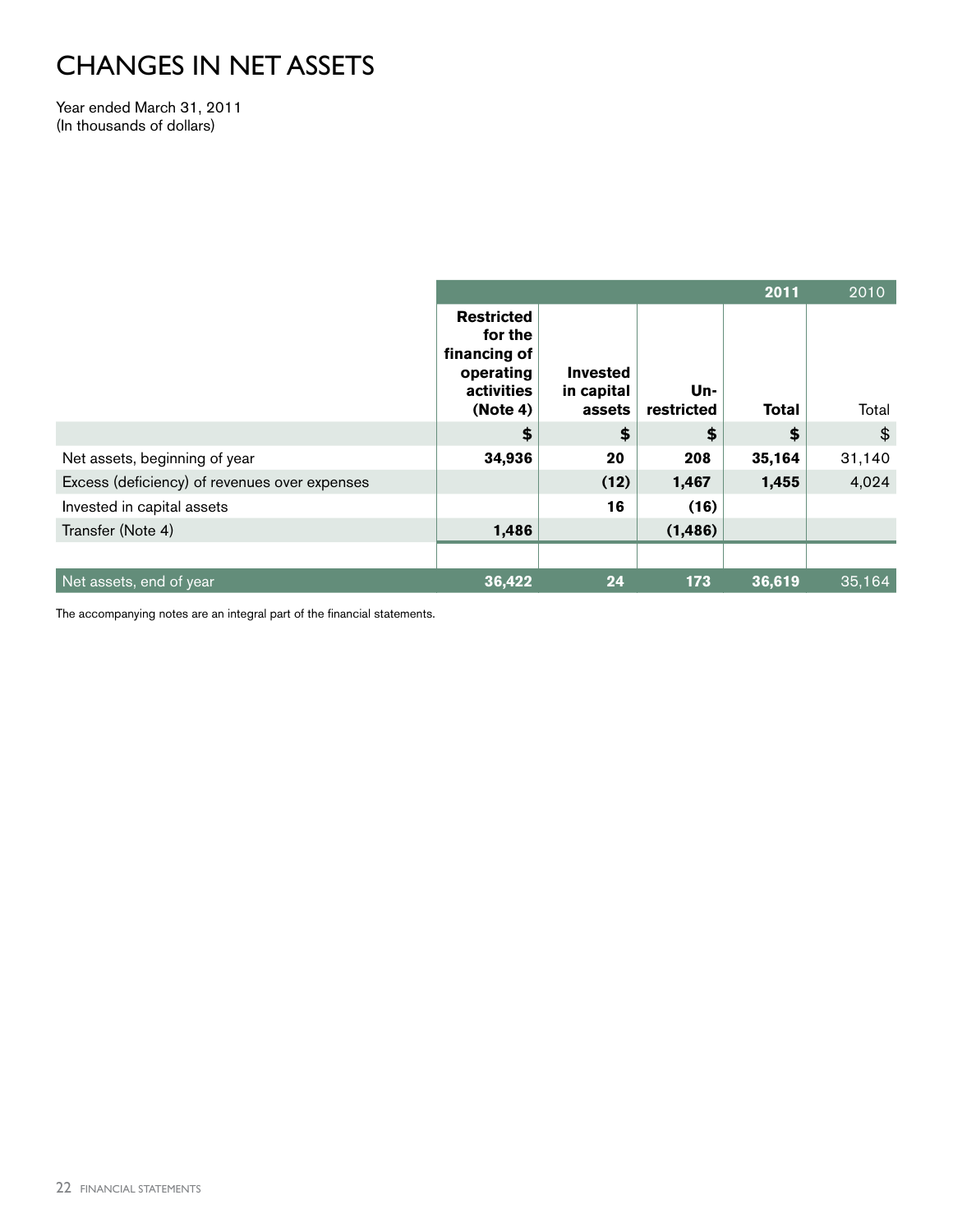# CASH FLOWS

Year ended March 31, 2011 (In thousands of dollars)

|                                           | 2011      | 2010      |
|-------------------------------------------|-----------|-----------|
|                                           | \$        | \$        |
| <b>Operating Activities</b>               |           |           |
| Excess of revenues over expenses          | 1,455     | 4,024     |
| Non-cash items                            |           |           |
| Fair value of investments                 | (2, 123)  | (5,056)   |
| Loss (gain) on disposal of investments    | (214)     | 118       |
| Amortization of capital assets            | 12        | 19        |
| Changes in working capital items (Note 5) | (54)      | 79        |
| Net cash used                             | (924)     | (816)     |
|                                           |           |           |
| <b>Investing Activities</b>               |           |           |
| Acquisition of short-term investment      |           | (152)     |
| Disposal of short-term investment         |           | 217       |
| Investments                               | (10, 037) | (13, 207) |
| Disposal of investments                   | 10,933    | 13,915    |
| Capital assets                            | (16)      | (15)      |
| Net cash generated                        | 880       | 758       |
| Decrease in cash                          | (44)      | (58)      |
| Cash, beginning of year                   | 100       | 158       |
| Cash, end of year                         | 56        | 100       |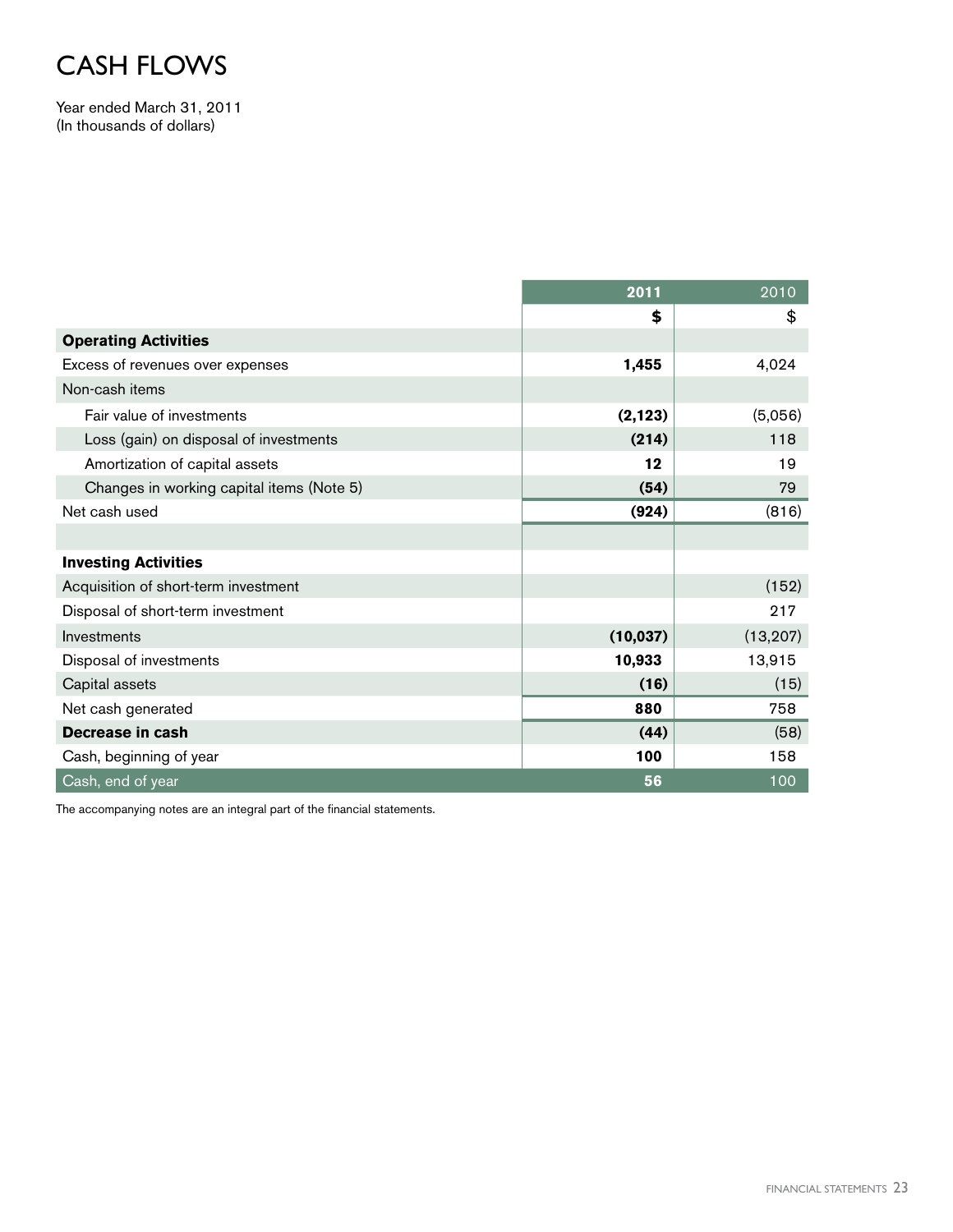# Balance Sheet

March 31, 2011 (In thousands of dollars)

|                                                           | 2011   | 2010   |
|-----------------------------------------------------------|--------|--------|
|                                                           | \$     | \$     |
| <b>Assets</b>                                             |        |        |
| Current assets                                            |        |        |
| Cash                                                      | 56     | 100    |
| Accounts receivable (Note 6)                              | 244    | 375    |
| Prepaid expenses                                          | 21     | 34     |
|                                                           | 321    | 509    |
| Investments (Note 7)                                      | 36,549 | 35,108 |
| Capital assets (Note 8)                                   | 24     | 20     |
|                                                           | 36,894 | 35,637 |
| <b>Liabilities</b>                                        |        |        |
| <b>Current liabilities</b>                                |        |        |
| Accounts payable and accrued liabilities                  | 117    | 270    |
| Subscription and advertising revenue collected in advance | 50     | 95     |
| Deferred contributions (Note 10)                          | 108    | 108    |
|                                                           | 275    | 473    |
| <b>Net Assets</b>                                         |        |        |
| Restricted for the financing of operating activities      | 36,422 | 34,936 |
| Invested in capital assets                                | 24     | 20     |
| Unrestricted                                              | 173    | 208    |
|                                                           | 36,619 | 35,164 |
|                                                           | 36,894 | 35,637 |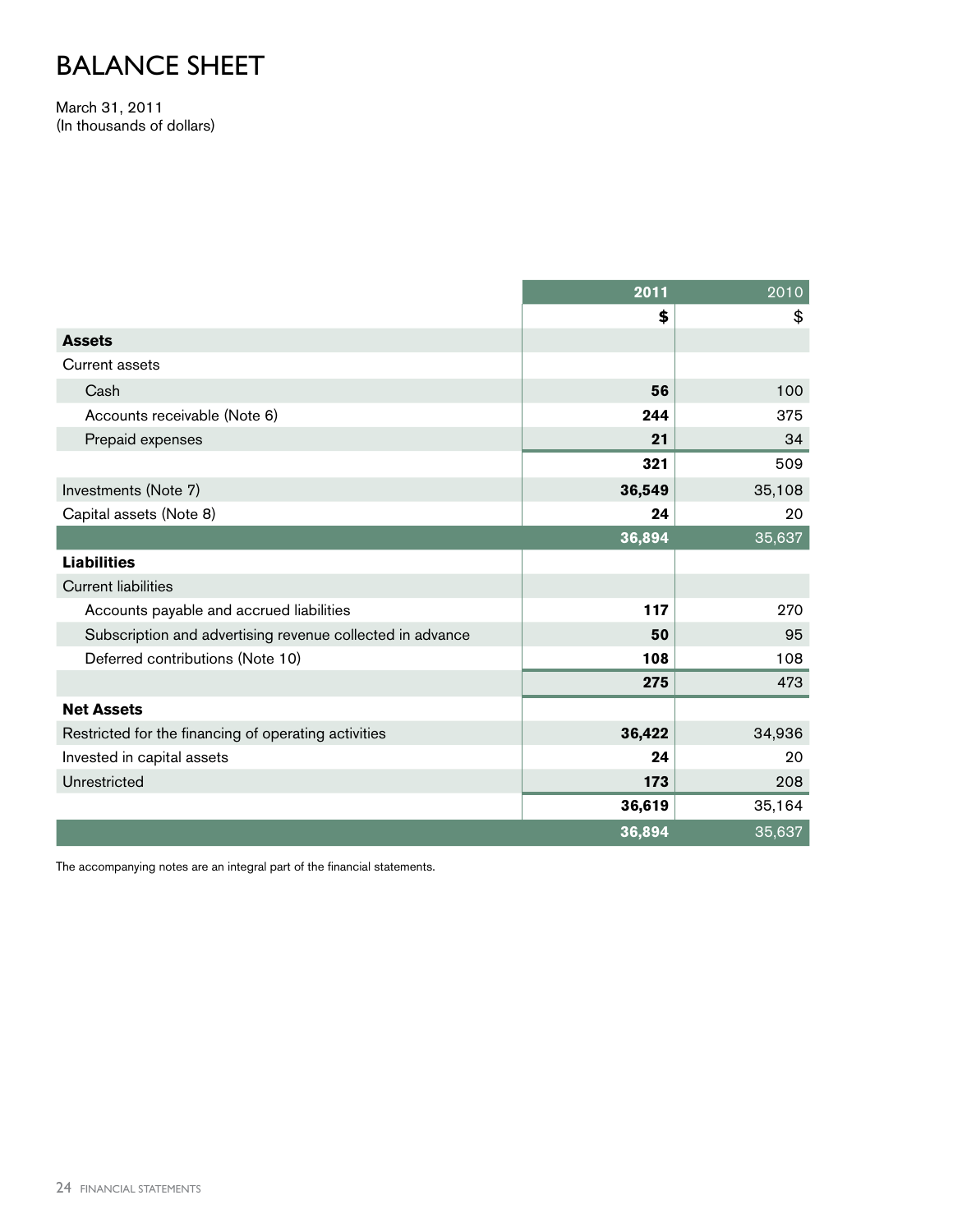# Notes to Financial Statements

March 31, 2011 (In thousands of dollars)

#### **1. GOVERNING STATUTES AND PURPOSE OF THE ORGANIZATION**

The Institute for Research on Public Policy is incorporated under Part II of the Canada Corporations Act. Its mission is to improve public policy in Canada by generating research, providing insight and sparking debate that will contribute to the public policy decisionmaking process and strengthen the quality of the public policy decisions made by Canadian governments, citizens, institutions and organizations. It is a registered charity under the Income Tax Act.

#### **2. SIGNIFICANT ACCOUNTING POLICIES**

#### Basis of presentation

The financial statements are prepared using the historical cost method, except for certain Financial instruments that are recognized at fair value. No information on fair value is presented when the carrying amount corresponds to a reasonable approximation of the fair value.

#### **Accounting estimates**

The preparation of financial statements in accordance with Canadian generally accepted accounting principles requires management to make estimates and assumptions that affect the amounts recorded in the financial statements and notes to financial statements. These estimates are based on management's best knowledge of current events and actions that the Organization may undertake in the future. Actual results may differ from these estimates.

#### **Financial assets and liabilities**

The Organization has chosen to apply the recommendations of Section 3861, «Financial Instruments – Disclosure and Presentation», of the Canadian Institute of Chartered Accountants' Handbook with respect to the presentation and disclosure of financial instruments.

On initial recognition, all financial assets and liabilities are measured and recognized at their fair value. Transaction costs from held-fortrading financial assets and liabilities are recognized in earnings and presented under Investment management and custodial fees. Regular-way purchases or disposals of financial assets are recognized at the transaction date.

Subsequently, financial assets and liabilities are measured and recognized as follows.

#### *Held-for-trading financial assets*

Cash is recognized as held for trading and short-term investment, interest and dividends receivable and accounts receivable on disposal of investments are designated by the Organization as held for trading. They are measured at their fair value and changes in fair value are recognized in earnings. Changes in fair value that are recognized in earnings include interest and dividend income, exchange gains or losses and realized and unrealized gains or losses, and are presented under Net investment income. The fair value of investments in shares and fund units is based on the current bid price and the fair value of investments in bonds is based according to the rate of return that reflects corresponding market conditions.

Upon initial recognition, the Organization designates some financial assets as held for trading because it considers that the financial information generated by this classification is more relevant for decision-making and provides a better means for evaluating the Organization's performance.

#### *Loans and receivables*

Trade accounts included in the accounts receivable are classified as loans and receivables, and they are measured at amortized cost, which is generally the initially recognized amount less any allowance for doubtful accounts.

#### *Other financial liabilities*

Accounts payable and accrued liabilities are classified as other financial liabilities and are measured at amortized cost.

#### **Revenue recognition**

#### *Contributions*

The Organization follows the deferral method of accounting for contributions. Under this method, contributions restricted for future period expenses are deferred and are recognized as revenue in the year in which the related expenses are incurred. Unrestricted contributions are recognized as revenue when received or receivable if the amount to be received can be reasonably estimated and collection is reasonably assured. Endowment contributions are reported as direct increases in net assets.

#### *Advertising and publication revenue*

Advertising and publication revenue is recognized once there is an agreement between the parties, the price is fixed or determinable and collection is reasonably assured.

In addition to the general principles described above, the Organization applies the following specific principles:

- Advertising revenue is recognized on a straight-line basis over the duration of the contract, once advertising is edited;
- Revenue from publications is recognized on a straight-line basis over the duration of subscriptions;
- Other revenue is recognized when it is earned.

#### *Investment income*

Investment transactions are recorded on the settlement date and resulting income is recognized using the accrual method of accounting. Interest income is recognized based on the number of days the investment was held during the year. Dividends are recognized as of the ex-dividend date. Gains or losses on the disposal of investments are determined using the average cost method. Transaction costs related to the acquisition or disposal of investments are included in the cost of investments or treated as a reduction of the proceeds on the disposal of investments.

#### **Capital assets**

Capital assets are recorded at cost less accumulated amortization and are amortized over their estimated useful lives according to the straight-line method and the following annual rates and period:

|                        | Rates and period    |
|------------------------|---------------------|
| Computer equipment     | 33%                 |
| Office equipment       | 20%                 |
| Leasehold improvements | Length of the lease |

#### **Foreign currency translation**

Monetary assets and liabilities in foreign currency are translated at the exchange rate in effect at the balance sheet date, whereas other assets and liabilities are translated at the exchange rate in effect at the transaction date. Revenue and expenses in foreign currency are translated at the average rate in effect during the year, with the exception of expenses relating to non-monetary assets and liabilities, which are translated at the historical rate. Gains and losses are included in the earnings for the year. Exchange gains or losses on held-for-trading financial instruments are included in net investment income presented in the statement of earnings.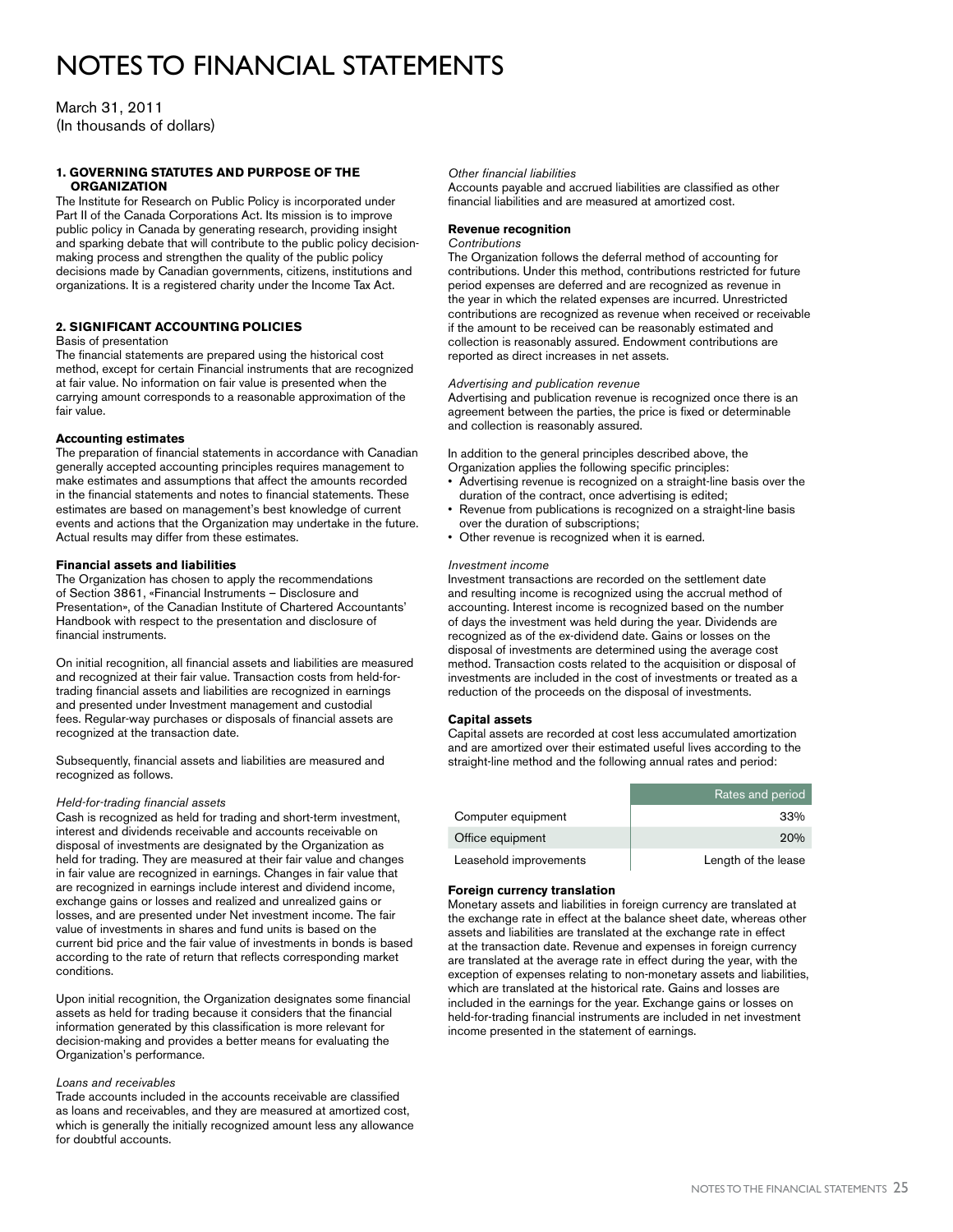#### **3. RESTRICTIONS ON NET ASSETS**

The net assets restricted for the financing of operating activities, and subject to internally imposed restrictions by the Board of Directors, must be maintained to finance the Organization's operating activities. These amounts cannot be used towards other purposes without the consent of the Board of Directors. Investment income is unrestricted.

#### **4. TRANSFER**

|                                                                           | 2011     | 2010    |
|---------------------------------------------------------------------------|----------|---------|
|                                                                           | \$       | \$      |
| Amount obtained from the formula of<br>endowment spending                 | 1,857    | 1,875   |
| Net investment income                                                     | 3,556    | 6,139   |
| Investment management and custodial<br>fees                               | (213)    | (209)   |
| Investment income, net of investment<br>management and custodial fees (a) | 3,343    | 5,930   |
| <b>Transfer</b>                                                           | (1, 486) | (4.055) |

To finance the operating activities of the Organization, the Board of Directors authorizes an annual transfer of resources from restricted net assets to unrestricted net assets. This transfer of resources is determined using a formula approved by the Board of Directors.

(a) The decrease in value in the restricted account and the offsetting amount that is unrestricted include the unrealized gain during the year on the assets in the restricted account.

#### **5. INFORMATION INCLUDED IN CASH FLOWS**

The changes in working capital items are detailed as follows:

|                                                              | 2011  | 2010 |
|--------------------------------------------------------------|-------|------|
|                                                              | S     | \$   |
| Accounts receivable                                          | 131   | (27) |
| Prepaid expenses                                             | 13    | (6)  |
| Accounts payable and accrued<br>liabilities                  | (153) | 42   |
| Subscription and advertising revenue<br>collected in advance | (45)  | 57   |
| Deferred contributions                                       |       | 13   |
|                                                              | (54   | 79   |

#### **6. ACCOUNTS RECEIVABLE**

|                                                   | 2011 | 2010 |
|---------------------------------------------------|------|------|
|                                                   | \$   | S    |
| Trade accounts                                    | 25   | 45   |
| Accounts receivable on disposal of<br>investments | 62   | 195  |
| Goods and services tax and Quebec<br>sales tax    | 62   | 38   |
| Interest and dividends receivable                 | 95   | 97   |
|                                                   | 244  | 375  |

#### **7. INVESTMENTS**

|                                                                                                                                       | 2011   | 2010   |
|---------------------------------------------------------------------------------------------------------------------------------------|--------|--------|
|                                                                                                                                       | \$     | \$     |
| Mutual fund units                                                                                                                     |        |        |
| Money market                                                                                                                          | 111    | 274    |
| <b>Bonds</b>                                                                                                                          | 6,880  | 6,878  |
| Shares                                                                                                                                | 11,379 | 10,852 |
|                                                                                                                                       | 18,370 | 18,004 |
| <b>Bonds</b>                                                                                                                          |        |        |
| Federal government, 1% to 4%<br>(1.25% to 8% in 2010), maturing on<br>different dates from September 2011<br>to June 2014             | 2,997  | 2,691  |
| Provincial government, 4.25% to<br>10.25% (4.4% to 10.25% in 2010),<br>maturing on different dates from<br>December 2011 to June 2019 | 469    | 1,064  |
| Corporations, 3.05% to 12.2%<br>(3.13% to 12.2% in 2010), maturing<br>on different dates from November<br>2012 to November 2050       | 3,290  | 3,575  |
|                                                                                                                                       | 6,756  | 7,330  |
| Canadian shares                                                                                                                       |        |        |
| Metals and minerals                                                                                                                   | 153    | 106    |
| Gold and valuable metals                                                                                                              | 253    |        |
| Oil and gas                                                                                                                           | 2,042  | 1,431  |
| Consumer products                                                                                                                     |        | 109    |
| Industrial products                                                                                                                   | 112    | 55     |
| Biotechnology and pharmaceutical                                                                                                      | 100    |        |
| Real estate                                                                                                                           | 52     | 78     |
| Transportation and environmental<br>services                                                                                          | 245    | 213    |
| <b>Utilities</b>                                                                                                                      | 217    | 189    |
| Communications and medias                                                                                                             | 530    | 479    |
| Merchandising                                                                                                                         | 328    | 216    |
| <b>Financial services</b>                                                                                                             | 3,787  | 3,712  |
|                                                                                                                                       | 7,819  | 6,588  |
| Foreign shares                                                                                                                        |        |        |
| Consumer discretionary                                                                                                                | 562    | 394    |
| Consumer staples                                                                                                                      | 157    | 156    |
| Financial services                                                                                                                    | 366    | 280    |
| Health care                                                                                                                           | 258    | 345    |
| Integrated oil company                                                                                                                | 181    | 112    |
| Materials and processing                                                                                                              | 76     | 77     |
| Other energy                                                                                                                          | 272    | 200    |
| Producer durables                                                                                                                     | 170    | 543    |
| Technology                                                                                                                            | 588    | 472    |
| <b>Utilities</b>                                                                                                                      | 537    | 144    |
| Communications and medias                                                                                                             | 155    | 243    |
| Other                                                                                                                                 | 282    | 220    |
|                                                                                                                                       | 3,604  | 3,186  |
|                                                                                                                                       | 36,549 | 35,108 |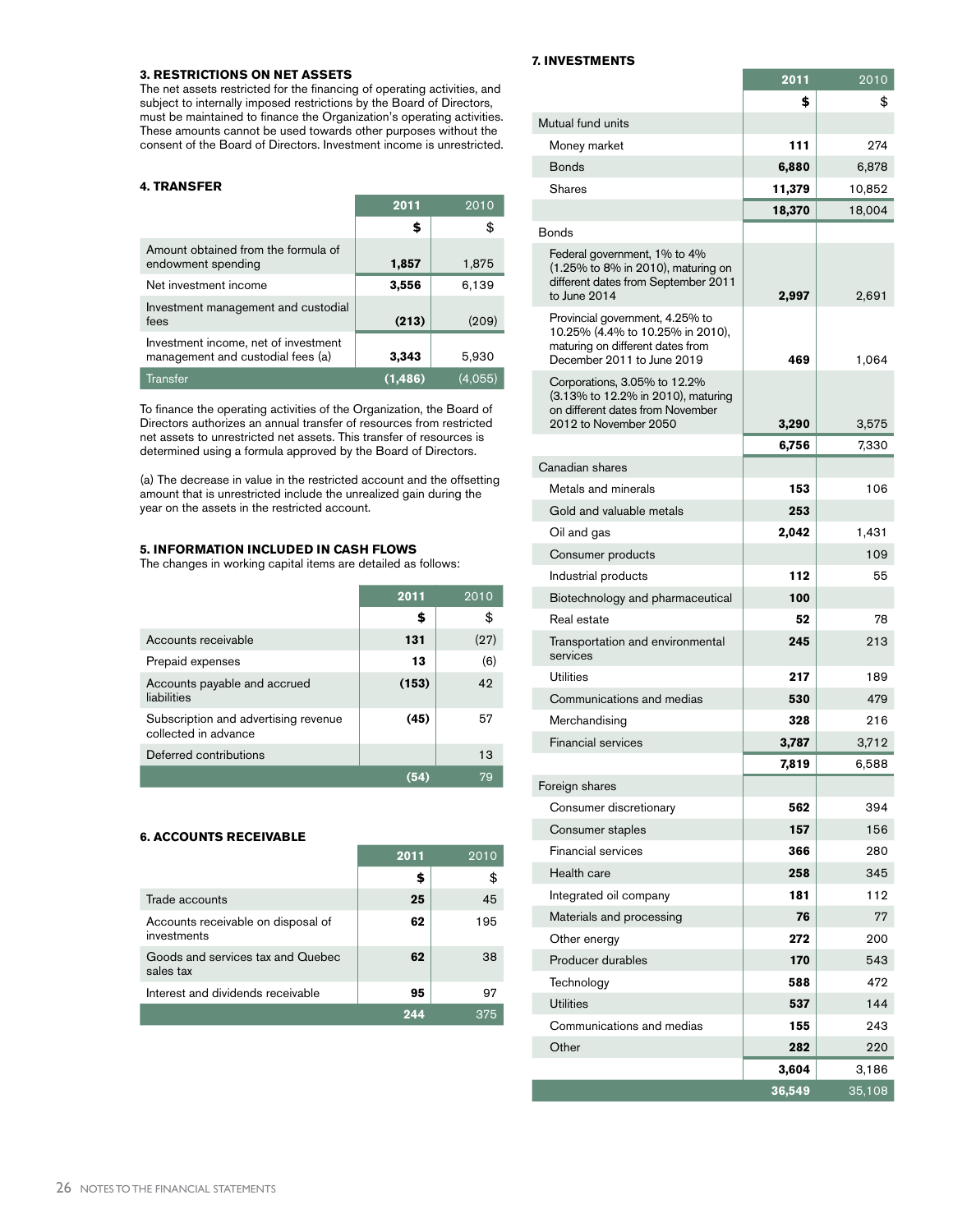#### **8. CAPITAL ASSETS**

|                        |      |                             | 2011       |
|------------------------|------|-----------------------------|------------|
|                        | Cost | Accumulated<br>amortization | <b>Net</b> |
|                        |      |                             |            |
|                        | S    | S                           |            |
| Computer equipment     | 374  | 352                         | 22         |
| Office equipment       | 125  | 123                         | 2          |
| Leasehold improvements | 16   | 16                          |            |
|                        | 515  | 491                         |            |

|                        |      |                             | 2010 |
|------------------------|------|-----------------------------|------|
|                        | Cost | Accumulated<br>amortization | Net  |
|                        | \$   | \$                          | \$   |
| Computer equipment     | 358  | 345                         | 13   |
| Office equipment       | 125  | 121                         |      |
| Leasehold improvements | 16   | 13                          | з    |
|                        | 499  | 479                         |      |

#### **9. LINE OF CREDIT**

The line of credit, for an authorized amount of \$500, is unsecured, bears interest at prime rate plus 1% (3%; 3.25% in 2010) and is renegotiable in September 2011. The line of credit was not used as at March 31, 2011 and 2010.

#### **10 - DEFERRED CONTRIBUTIONS**

|                                                    | 2011 | 2010 |
|----------------------------------------------------|------|------|
|                                                    |      |      |
| Fourth Decade Fund                                 |      |      |
| Balance, beginning of year                         | 108  | 95   |
| Amount received relating to the following<br>years |      | 13   |
| Balance, end of year                               | 108  | 108  |

The Fourth Decade Fund represents amounts received and restricted for purposes specified by the donors.

#### **11. FINANCIAL RISK MANAGEMENT OBJECTIVES AND POLICIES, AND FINANCIAL RISKS**

**Financial risk management objectives and policies** The Organization is exposed to various financial risks resulting from both its operating and investing activities. The Organization's management manages financial risks.

The Organization does not enter into financial instrument agreements including derivative Financial instruments for speculative purposes.

#### **Financial risks**

The Organization's main financial risk exposure and its financial risk management policies are as follows.

#### *Interest rate risk*

Bonds and mutual fund units in money market, and bonds bear interest at a fixed rate and the Organization is, therefore, exposed to the risk of changes in fair value resulting from interest rate fluctuations.

The Organization does not use derivative financial instruments to reduce its interest rate risk exposure.

#### *Credit risk and concentration of credit risk*

Generally, the carrying amount on the balance sheet of the Organization's financial assets exposed to credit risk, net of any applicable provisions for losses, represents the maximum amount exposed to credit risk.

#### • Trade accounts receivable:

An Organization's credit risk is attributable to its trade accounts receivable. The Organization does not require a guarantee from its customers. Trade account receivable balances are managed and analyzed on an ongoing basis and, accordingly, the Organization's exposure to doubtful accounts is not significant;

#### • Investments in bonds and mutual fund units:

The bond and mutual fund investment balance is managed and analyzed quarterly to detect any impairment. As at March 31, 2011, management considers that the Organization's credit risk with respect to these financial assets is low and, accordingly, no allowance for losses has been recorded.

As at March 31, 2011, cash is held by a reputable financial institution.

#### *Liquidity risk*

Liquidity risk management serves to maintain a sufficient amount of cash and cash equivalents and to ensure that the Organization has financing sources such as bank loans for a sufficient authorized amount. The Organization establishes budget and cash estimates to ensure it has the necessary funds to fulfil its obligations.

#### *Other price risk*

Other price risk is the risk that the fair value of net assets fluctuates as a result of changes in market prices. The Organization is exposed to other price risk as a result of investments.

#### *Foreign exchange risk*

The Organization is exposed to foreign exchange risk due to cash, short-term investment and investments denominated in U.S. dollars. As at March 31, 2011, assets denominated in U.S. dollars consisting of cash, short-term investment and investments totalled US\$3,711 (US\$3,187 as at March 31, 2010).

The Organization does not enter into arrangements to hedge its foreign exchange risk.

**12. CAPITAL MANAGEMENT POLICIES AND PROCEDURES** The Organization defines its capital as its net assets and its capital management objectives are as follows:

- Maintain its ability to continue as a going concern;
- • Fulfil its financial obligations.

The Organization manages its capital primarily through investment revenues and the sale of advertising and publications.

To maintain or adjust its capital structure, it may be necessary to adjust the estimates for the expenses of some activities.

The Organization is not subject, under outside rules, to capital requirements.

#### **13. COMMITMENTS**

The Organization has entered into long-term lease agreements and a service contract expiring by 2022, which call for payments of \$867 for the rental of equipment and office space and services. Minimum lease payments for the next years are \$80 in 2012, \$81 in 2013, \$83 in 2014, \$80 in 2015 and \$543 in 2016 and the following years.

|                                                                                                    | 2011  | 2010  |
|----------------------------------------------------------------------------------------------------|-------|-------|
|                                                                                                    | S     | \$    |
| <b>Net Investment Income</b>                                                                       |       |       |
| Interest revenues                                                                                  | 621   | 702   |
| Dividend revenues                                                                                  | 598   | 499   |
| Gain (loss) on disposal of investments                                                             | 214   | (118) |
| Changes in fair value of financial assets<br>designated by the Organization as held<br>for trading | 2,123 | 5,056 |
|                                                                                                    | 3.556 | 6.139 |